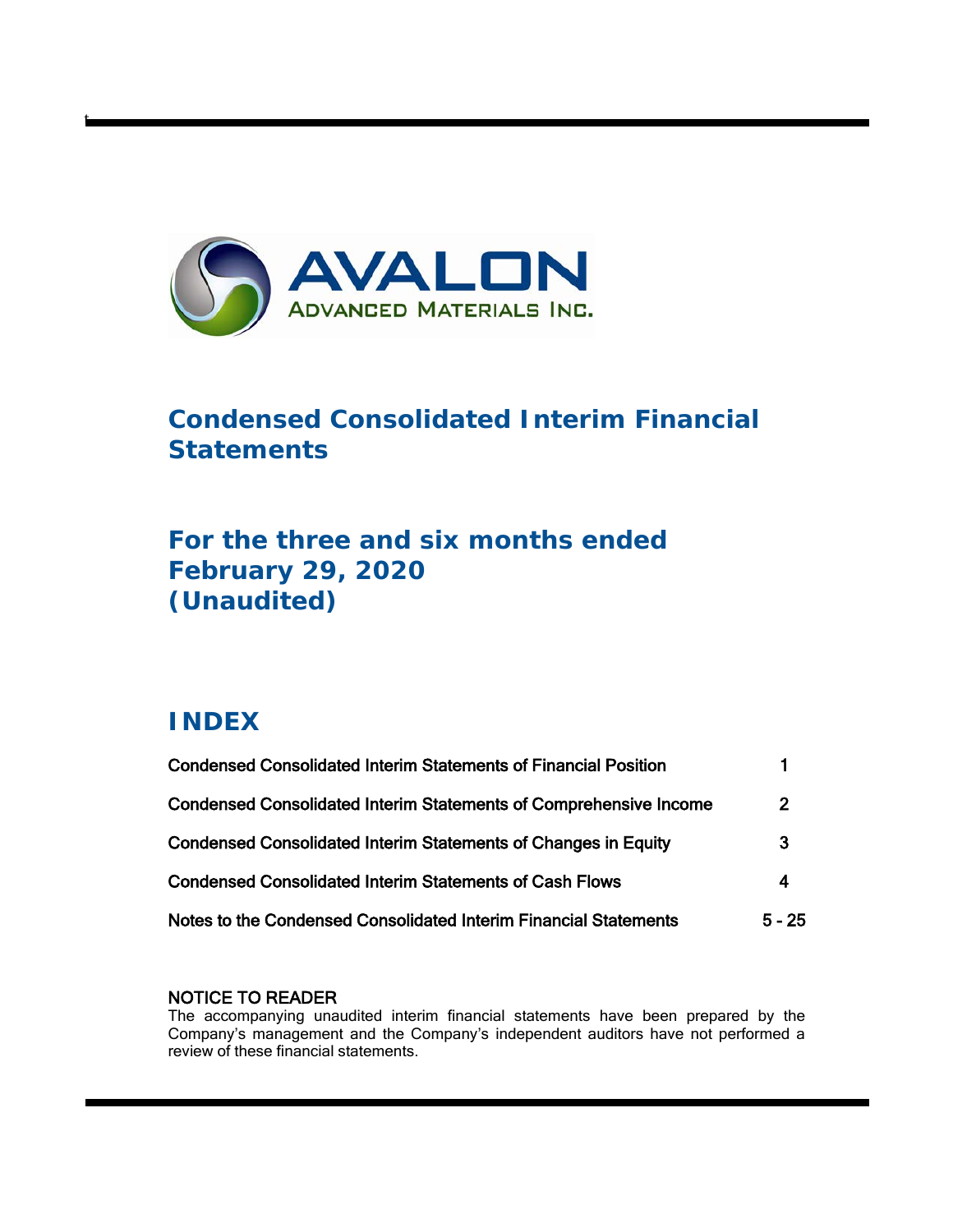# **Condensed Consolidated Interim Statements of Financial Position (expressed in Canadian Dollars) (unaudited)**

|                                                                                                                                          | February 29,<br>2020                 | August 31,<br>2019                                 |
|------------------------------------------------------------------------------------------------------------------------------------------|--------------------------------------|----------------------------------------------------|
| <b>Assets</b>                                                                                                                            |                                      |                                                    |
| <b>Current Assets</b><br>Cash and cash equivalents<br>Other receivables<br>Prepaid expenses and deposits<br>Asset held for sale (note 4) | \$<br>1,911,357<br>150,737<br>91,018 | \$<br>1,881,841<br>337,573<br>140,720<br>2,605,147 |
|                                                                                                                                          | 2, 153, 112                          | 4,965,281                                          |
|                                                                                                                                          |                                      |                                                    |
| <b>Non-Current Assets</b><br>Exploration and evaluation assets (note 5)<br>Property, plant and equipment (note 6)                        | 17,450,408<br>102,943,915            | 17,065,203<br>101,981,838                          |
|                                                                                                                                          | 120,394,323                          | 119,047,041                                        |
|                                                                                                                                          | \$<br>122,547,435                    | \$<br>124,012,322                                  |
| <b>Liabilities</b>                                                                                                                       |                                      |                                                    |
| <b>Current Liabilities</b><br>Accounts payable<br><b>Accrued liabilities</b>                                                             | \$<br>144,579<br>570,905             | \$<br>151,318<br>922,474<br>47,481                 |
| Deferred flow-through share premium (note 7)<br>Deferred asset sale proceeds (note 6a)<br>Current portion of lease obligation (note 8)   | 170,143                              | 3,200,000                                          |
| Current portion of convertible note payable (note 9)                                                                                     | 58,333<br>943,960                    | 4,321,273                                          |
|                                                                                                                                          |                                      |                                                    |
| <b>Non-Current Liabilities</b><br>Lease obligation (note 8)<br>Convertible note payable (note 9)                                         | 780,608                              | 175,000                                            |
| Convertible redeemable preferred shares (note 10)                                                                                        | 139,125                              | 958,125                                            |
| Derivative liabilities (note 11)                                                                                                         | 10,871                               | 27,069                                             |
| Site closure and reclamation provisions                                                                                                  | 303,600                              | 303,600                                            |
|                                                                                                                                          | 1,234,204                            | 1,463,794                                          |
|                                                                                                                                          | 2,178,164                            | 5,785,067                                          |
| <b>Shareholders' Equity</b>                                                                                                              |                                      |                                                    |
| Share Capital (note 12)                                                                                                                  | 178,777,741                          | 177,802,700                                        |
| <b>Reserve for Warrants (note 12b)</b>                                                                                                   | 4,330,037                            | 4,330,037                                          |
| Reserve for Share Based Payments (note 12c)                                                                                              | 17,268,060                           | 17,225,482                                         |
| Reserve for Brokers' Compensation Warrants (note 12d)                                                                                    | 286,000                              | 286,000                                            |
| <b>Accumulated Deficit</b>                                                                                                               | (80, 292, 567)                       | (81, 416, 964)                                     |
|                                                                                                                                          | 120,369,271                          | 118,227,255                                        |
|                                                                                                                                          | \$<br>122,547,435                    | \$<br>124,012,322                                  |
| Approved on behalf of the Board                                                                                                          |                                      |                                                    |

"Donald S. Bubar" , Director

"Brian MacEachen" , Director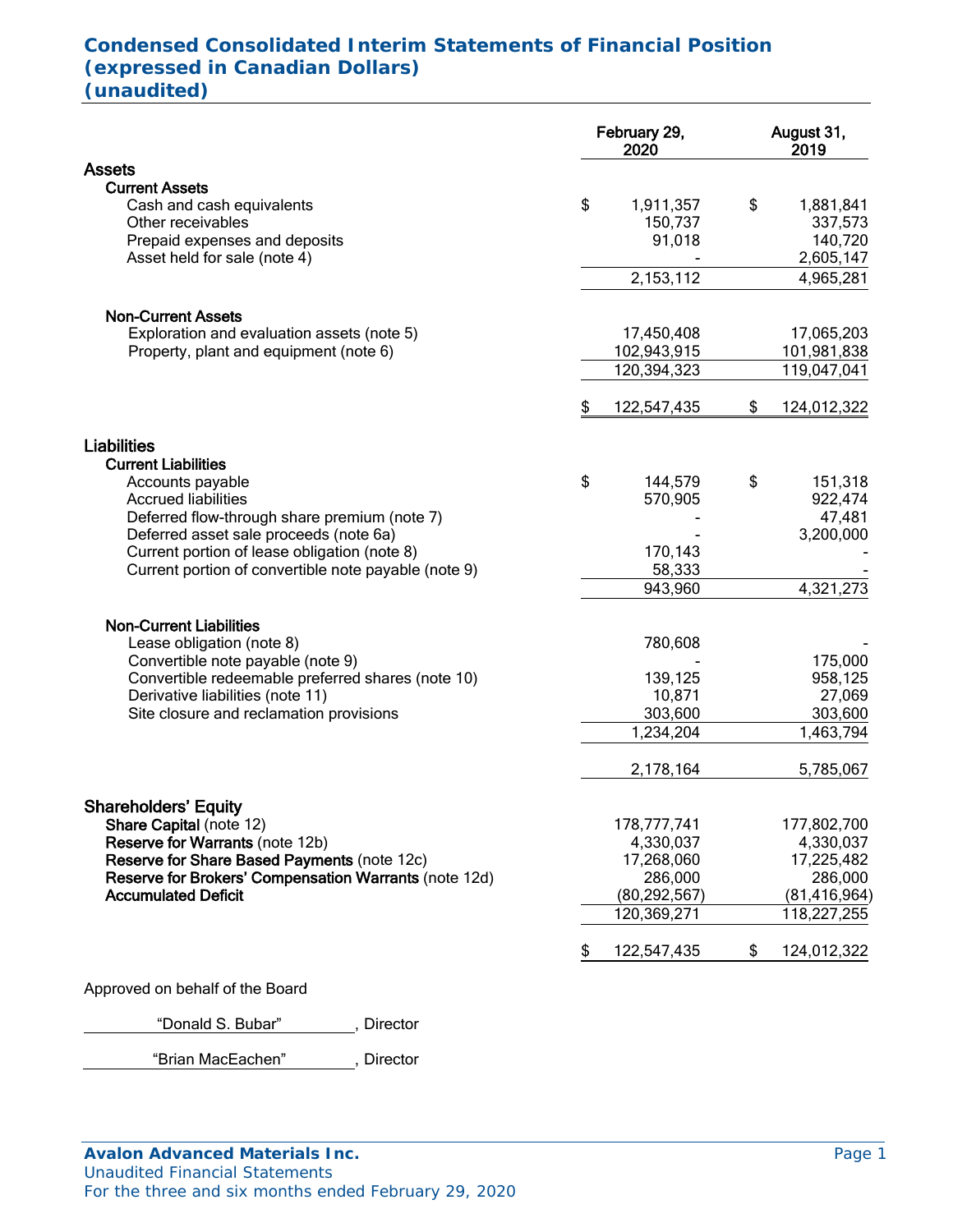# **Condensed Consolidated Interim Statements of Comprehensive Income (expressed in Canadian Dollars, except number of shares) (unaudited)**

|                                                                                                                               | <b>Three Months Ended</b> |                                      |                      |                          |                      | <b>Six Months Ended</b>               |    |                                     |  |  |  |
|-------------------------------------------------------------------------------------------------------------------------------|---------------------------|--------------------------------------|----------------------|--------------------------|----------------------|---------------------------------------|----|-------------------------------------|--|--|--|
|                                                                                                                               | February 29,<br>2020      |                                      | February 28,<br>2019 |                          | February 29,<br>2020 |                                       |    | February 28,<br>2019                |  |  |  |
| Revenue                                                                                                                       |                           |                                      |                      |                          |                      |                                       |    |                                     |  |  |  |
| Interest<br>Management fees (note 6a)                                                                                         | \$                        | 9,949<br>11,119                      | \$                   | 15,126                   | \$                   | 19,939 \$<br>101,106                  |    | 29,067                              |  |  |  |
|                                                                                                                               |                           | 21,068                               |                      | 15,126                   |                      | 121,045                               |    | 29,067                              |  |  |  |
| <b>Expenses</b>                                                                                                               |                           |                                      |                      |                          |                      |                                       |    |                                     |  |  |  |
| Corporate and administrative (note 13)<br>Impairment loss on exploration and evaluation                                       |                           | 556,029                              |                      | 600,088                  |                      | 1,136,006                             |    | 1,280,875                           |  |  |  |
| assets (note 5)<br>General exploration<br>Depreciation<br>Share based compensation (note 12c)<br>Interest on lease obligation |                           | 69,251<br>59,238<br>19,112<br>12,220 |                      | 2,752<br>3,068<br>19,173 |                      | 80,854<br>119,534<br>36,933<br>20,625 |    | 639,034<br>2,752<br>6,136<br>45,278 |  |  |  |
| Foreign exchange loss<br>Financing transaction costs<br>Increase in fair value of convertible redeemable                      |                           | 312                                  |                      | 223                      |                      | 261                                   |    | 2,244<br>177,503                    |  |  |  |
| preferred shares (note 10)<br>Decrease in fair value of derivative                                                            |                           | 7,875                                |                      | 116,813                  |                      | 39,375                                |    | 261,188                             |  |  |  |
| liabilities (note 11)                                                                                                         |                           | (25,089)                             |                      | (42, 860)                |                      | (16, 198)                             |    | (100, 293)                          |  |  |  |
|                                                                                                                               |                           | 698,948                              |                      | 699,257                  |                      | 1,417,390                             |    | 2,314,717                           |  |  |  |
| Net Loss before the Undernoted item<br>Gain on Sale of Property, Plant and                                                    |                           | (677, 880)                           |                      | (684, 131)               |                      | (1, 296, 345)                         |    | (2, 285, 650)                       |  |  |  |
| Equipment (note 6a)                                                                                                           |                           | 2,373,261                            |                      |                          |                      | 2,373,261                             |    |                                     |  |  |  |
| Net Income (Loss) before Income Taxes                                                                                         |                           | 1,695,381                            |                      | (684, 131)               |                      | 1,076,916                             |    | (2, 285, 650)                       |  |  |  |
| <b>Deferred Income Tax Recoveries</b>                                                                                         |                           | 5,401                                |                      | 45,311                   |                      | 47,481                                |    | 76,893                              |  |  |  |
| Net Income (Loss) and Total Comprehensive<br>Income (Loss) for the period                                                     | \$                        | 1,700,782                            | \$                   | $(638, 820)$ \$          |                      | 1,124,397                             | \$ | (2,208,757)                         |  |  |  |
| Income (Loss) per Share - Basic                                                                                               | \$                        | 0.005                                | \$                   | (0.002)                  | \$                   | $0.003$ \$                            |    | (0.009)                             |  |  |  |
| Income (Loss) per Share - Diluted                                                                                             | \$                        | 0.005                                | \$                   | (0.002)                  | \$                   | 0.003                                 | \$ | (0.009)                             |  |  |  |
| <b>Weighted Average Number of Common Shares</b><br><b>Outstanding - Basic</b>                                                 |                           | 331,638,914                          |                      | 266,275,634              |                      | 326,900,047                           |    | 254,516,060                         |  |  |  |
| <b>Weighted Average Number of Common Shares</b><br><b>Outstanding - Diluted</b>                                               |                           | 336,550,536                          |                      | 266,275,634              |                      | 340,910,273                           |    | 254,516,060                         |  |  |  |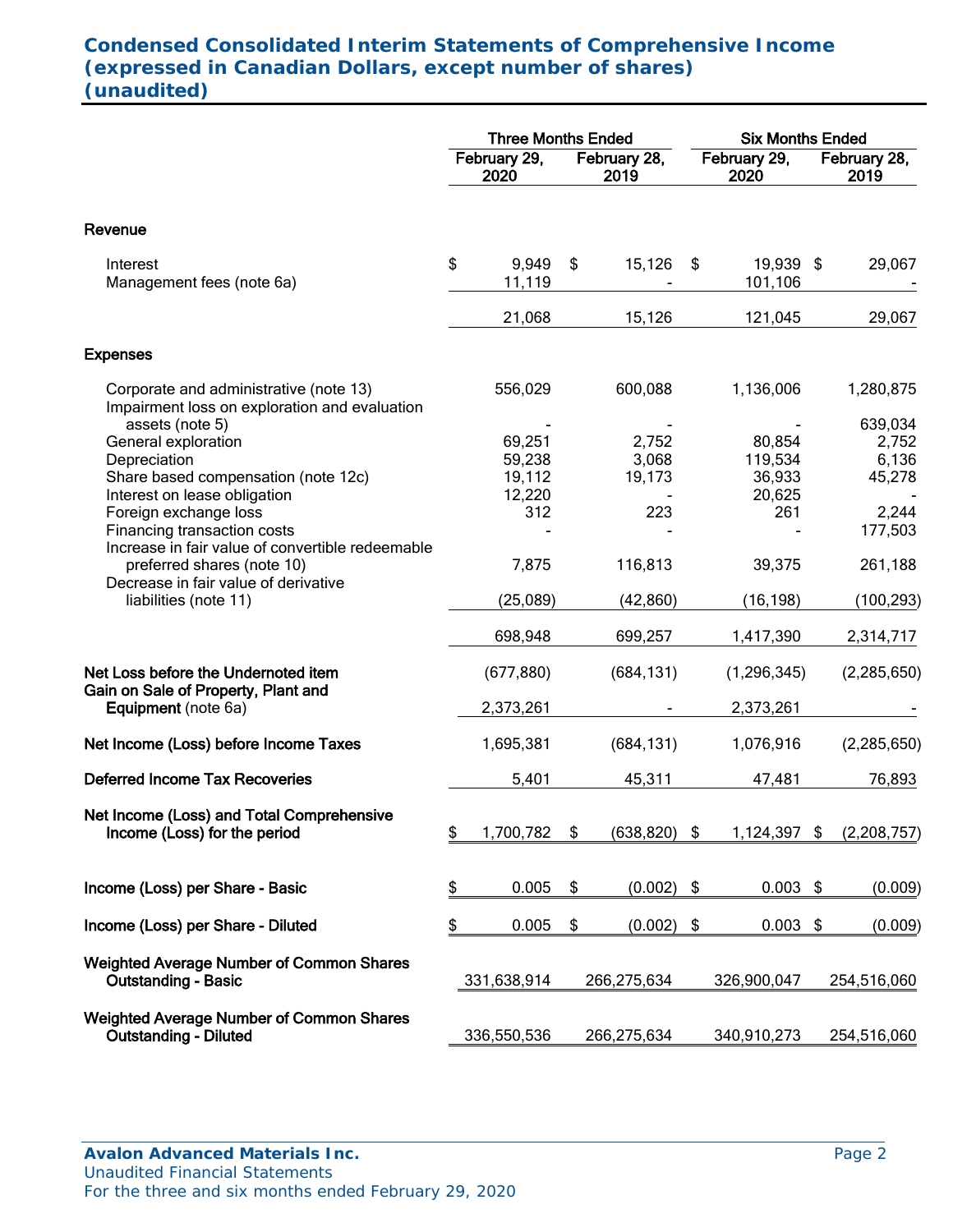# **Condensed Consolidated Interim Statements of Changes in Equity (expressed in Canadian Dollars, except number of shares) (unaudited)**

.

|                                             |                            | <b>Share Capital</b> |                 | <b>Reserves</b>                       |                                             |                               |               |  |
|---------------------------------------------|----------------------------|----------------------|-----------------|---------------------------------------|---------------------------------------------|-------------------------------|---------------|--|
|                                             | Number of<br><b>Shares</b> | Amount               | <b>Warrants</b> | <b>Share Based</b><br><b>Payments</b> | Brokers'<br>Compensation<br><b>Warrants</b> | Accumulated<br><b>Deficit</b> | <b>Total</b>  |  |
| Balance at September 1, 2018                | 237,018,428                | \$173,600,797        | 4,329,430       | 17,130,110<br>\$                      | 286,000<br>\$                               | \$ (78,030,629)               | \$117,315,708 |  |
| Equity offerings                            | 15,375,000                 | 918.725              | 7,525           |                                       |                                             |                               | 926,250       |  |
| Conversion of redeemable preferred shares   | 25,913,163                 | 1,346,625            |                 |                                       |                                             |                               | 1,346,625     |  |
| Share based compensation                    |                            |                      |                 | 57,000                                |                                             |                               | 57,000        |  |
| Share issuance costs - cash                 |                            | (63, 642)            | (261)           |                                       |                                             |                               | (63,903)      |  |
| Net loss for the six month period           |                            |                      |                 |                                       |                                             | (2,208,757)                   | (2,208,757)   |  |
| Balance at February 28, 2019                | 278,306,591                | 175,802,505          | 4,336,694       | 17,187,110                            | 286,000                                     | (80, 239, 386)                | 117,372,923   |  |
| Conversion of redeemable preferred shares   | 27,423,892                 | 1,426,688            |                 |                                       |                                             |                               | 1,426,688     |  |
| Conversion of note payable                  | 7,721,966                  | 425,000              |                 |                                       |                                             |                               | 425,000       |  |
| <b>Exercise of warrants</b>                 | 1,000,000                  | 120,000              |                 |                                       |                                             |                               | 120,000       |  |
| Reserve transferred on exercise of warrants |                            | 6,657                | (6,657)         |                                       |                                             |                               |               |  |
| Exercise of options                         | 200,000                    | 20,000               |                 |                                       |                                             |                               | 20,000        |  |
| Reserve transferred on exercise of options  |                            | 1,850                |                 | (1,850)                               |                                             |                               |               |  |
| Share based compensation                    |                            |                      |                 | 40,222                                |                                             |                               | 40,222        |  |
| Net loss for the six month period           |                            |                      |                 |                                       |                                             | (1, 177, 578)                 | (1, 177, 578) |  |
| Balance at August 31, 2019                  | 314,652,449                | 177,802,700          | 4,330,037       | 17,225,482                            | 286,000                                     | (81, 416, 964)                | 118,227,255   |  |
| Conversion of redeemable preferred shares   | 19,800,260                 | 858,374              |                 |                                       |                                             |                               | 858,374       |  |
| Conversion of note payable                  | 2,846,254                  | 116,667              |                 |                                       |                                             |                               | 116,667       |  |
| Share based compensation                    |                            |                      |                 | 42,578                                |                                             |                               | 42,578        |  |
| Net income for the six month period         |                            |                      |                 |                                       |                                             | 1,124,397                     | 1,124,397     |  |
| Balance at February 29, 2020                | 337,298,963                | \$178,777,741        | 4,330,037       | 17,268,060                            | 286,000<br>\$                               | (80, 292, 567)<br>S.          | \$120,369,271 |  |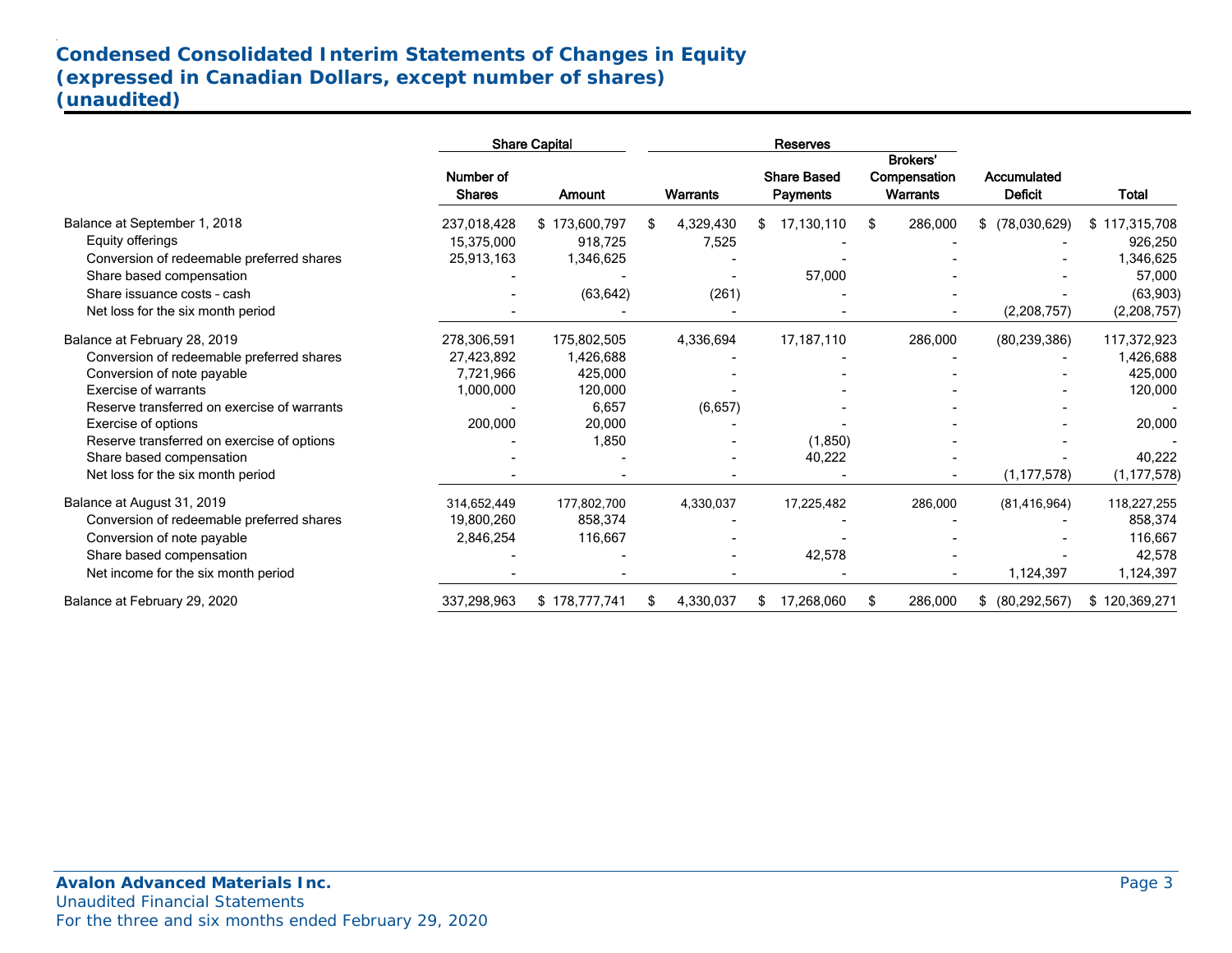# **Condensed Consolidated Interim Statements of Cash Flows (expressed in Canadian Dollars) (unaudited)**

.

|                                                                                                           | <b>Three Months Ended</b> |                                             |    |                                    |    | <b>Six Months Ended</b>                       |    |                                    |  |  |
|-----------------------------------------------------------------------------------------------------------|---------------------------|---------------------------------------------|----|------------------------------------|----|-----------------------------------------------|----|------------------------------------|--|--|
|                                                                                                           |                           | February 29,<br>2020                        |    | February 28,<br>2019               |    | February 29,<br>2020                          |    | February 28,<br>2019               |  |  |
| <b>Operating Activities</b>                                                                               |                           |                                             |    |                                    |    |                                               |    |                                    |  |  |
| Cash paid to employees<br>Cash paid to suppliers<br>Interest received<br>Management fees received         | \$                        | (327, 585)<br>(182, 544)<br>9,949<br>45,180 | \$ | (263, 656)<br>(260, 195)<br>15,126 | \$ | (839, 420)<br>(326, 425)<br>19,939<br>103,560 | \$ | (433, 330)<br>(437, 736)<br>29,067 |  |  |
| Cash Used by Operating Activities                                                                         |                           | (455,000)                                   |    | (508, 725)                         |    | (1,042,346)                                   |    | (841, 999)                         |  |  |
| <b>Financing Activities</b>                                                                               |                           |                                             |    |                                    |    |                                               |    |                                    |  |  |
| Net proceeds from equity offerings<br>Net proceeds from issuance of note                                  |                           |                                             |    | 628,070                            |    |                                               |    | 990,033                            |  |  |
| payable (issuance costs paid)<br>Lease payments                                                           |                           | (51,765)                                    |    | (6, 487)                           |    | (100, 873)                                    |    | 468,513                            |  |  |
| Cash Provided (Used) by Financing Activities                                                              |                           | (51, 765)                                   |    | 621,583                            |    | (100, 873)                                    |    | 1,458,546                          |  |  |
| <b>Investing Activities</b>                                                                               |                           |                                             |    |                                    |    |                                               |    |                                    |  |  |
| Exploration and evaluation assets<br>Property, plant and equipment<br>Net proceeds from sale of property, |                           | (237, 645)<br>(24, 457)                     |    | (241, 648)<br>(93, 753)            |    | (512,759)<br>(92, 653)                        |    | (393, 269)<br>(132, 149)           |  |  |
| plant and equipment (note 6)                                                                              |                           | (21, 592)                                   |    |                                    |    | 1,778,408                                     |    |                                    |  |  |
| Cash Provided (Used) by Investing Activities                                                              |                           | (283, 694)                                  |    | (335, 401)                         |    | 1,172,996                                     |    | (525, 418)                         |  |  |
| <b>Change in Cash and Cash Equivalents</b>                                                                |                           | (790, 459)                                  |    | (222, 543)                         |    | 29,777                                        |    | 91,129                             |  |  |
| Foreign Exchange Effect on Cash                                                                           |                           | (312)                                       |    | (223)                              |    | (261)                                         |    | (2, 244)                           |  |  |
| Cash and Cash Equivalents - beginning of period                                                           |                           | 2,702,128                                   |    | 630,708                            |    | 1,881,841                                     |    | 319,057                            |  |  |
| Cash and Cash Equivalents - end of period                                                                 | \$                        | 1,911,357                                   | \$ | 407,942                            | \$ | 1,911,357                                     | \$ | 407,942                            |  |  |

Supplemental Cash Flow Information (note 16)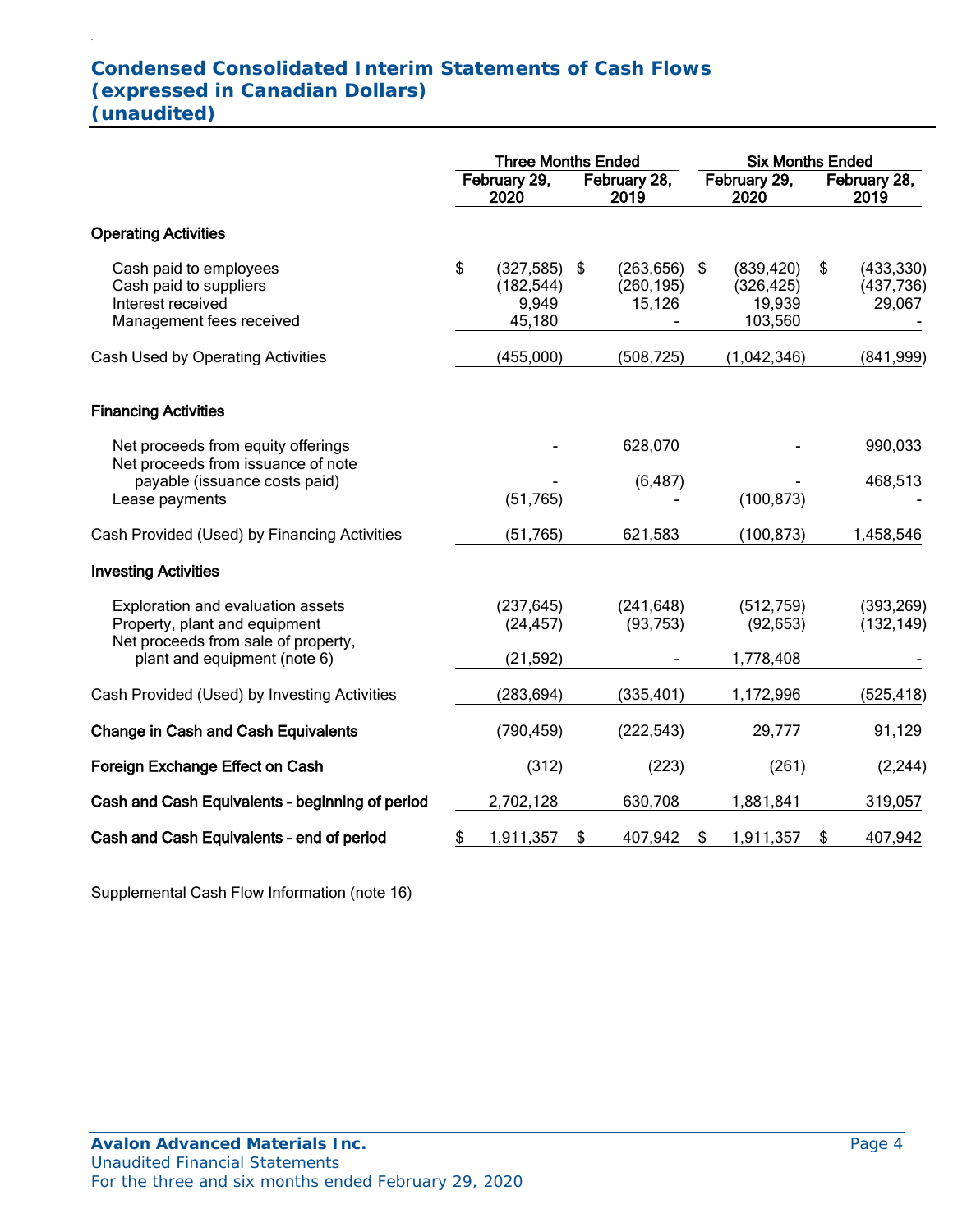## **1. Nature of Operations and Going Concern Uncertainty**

Avalon Advanced Materials Inc. ("Avalon") is a publicly listed company incorporated in Canada and continued under the *Canada Business Corporations Act*. Avalon's common shares are listed on the Toronto Stock Exchange (the "TSX") (TSX: AVL), on the OTCQB® Venture Market (OTCQB: AVLNF), and the Frankfurt Stock Exchange in Germany.

The registered address, principal address and records office of Avalon is located at 130 Adelaide Street West, Suite 1901, Toronto, Ontario, Canada, M5H 3P5.

Avalon, together with its subsidiaries (collectively, the "Company") is principally engaged in the acquisition, exploration, evaluation and development of specialty metal and mineral properties, located principally in Canada. To date, the Company has not earned any significant revenues.

The realization of amounts shown for its development asset – the Nechalacho Rare Earth Elements Project (the "Nechalacho REE Project") and its exploration and evaluation assets is dependent upon the discovery of economically recoverable reserves (where not already identified), the ability of the Company to obtain the necessary financing to develop these assets, and future profitable production or proceeds of disposition from these assets.

These unaudited condensed consolidated interim financial statements have been prepared in accordance with International Financial Reporting Standards ("IFRS") as issued by the International Accounting Standards Board ("IASB") applicable to a going concern, which assumes the Company will continue to meet its obligations and discharge its liabilities in the normal course of business for the foreseeable future. Different bases of measurement may be appropriate when a company is not expected to continue operations for the foreseeable future. The Company is in the exploration and development stage and raises funds in the equity markets to conduct its business activities. The Company has incurred losses in the current and prior periods, with a loss of \$1,296,345 before the gain on sale of property, plant and equipment for the six months ended February 29, 2020 (the "Period") and an accumulated deficit of \$80,292,567 as at February 29, 2020. The Company's cash and cash equivalents balance at February 29, 2020 was \$1,911,357, and the working capital was \$1,209,152.

The outbreak of the novel strain of coronavirus, specifically identified as "COVID-19", has resulted in governments worldwide enacting emergency measures to combat the spread of the virus. These measures, which include the implementation of travel bans, self-imposed quarantine periods and social distancing, have caused material disruption to businesses globally resulting in an economic slowdown. Global equity markets have experienced significant volatility and weakness. Governments and central banks have reacted with significant monetary and fiscal interventions designed to stabilize economic conditions. The duration and impact of the COVID-19 outbreak is unknown at this time, as is the efficacy of the government and central bank interventions. It is not possible to reliably estimate the length and severity of these developments and the impact on the financial results and condition of the Company. Given the continuation of weak investor sentiment and capital market conditions in the junior resource sector, there exists an uncertainty as to the Company's ability to raise additional funds on favorable terms. These conditions indicate the existence of a material uncertainty that raises substantial doubt about the Company's ability to continue as a going concern. The Company's expenditures on discretionary exploration and development activities have some scope for flexibility in terms of amount and timing, which can be adjusted accordingly. Management intends to finance these expenditures over the next twelve months with funds currently on hand, and through planned equity financings.

These unaudited condensed consolidated interim financial statements do not reflect the adjustments to the carrying values of assets and liabilities and the reported expenses and statement of financial position classifications that would be necessary should the going concern assumption be inappropriate, and those adiustments could be material.

These unaudited condensed consolidated interim financial statements have been reviewed and approved by the Company's Audit Committee and the Board of Directors on April 7, 2020.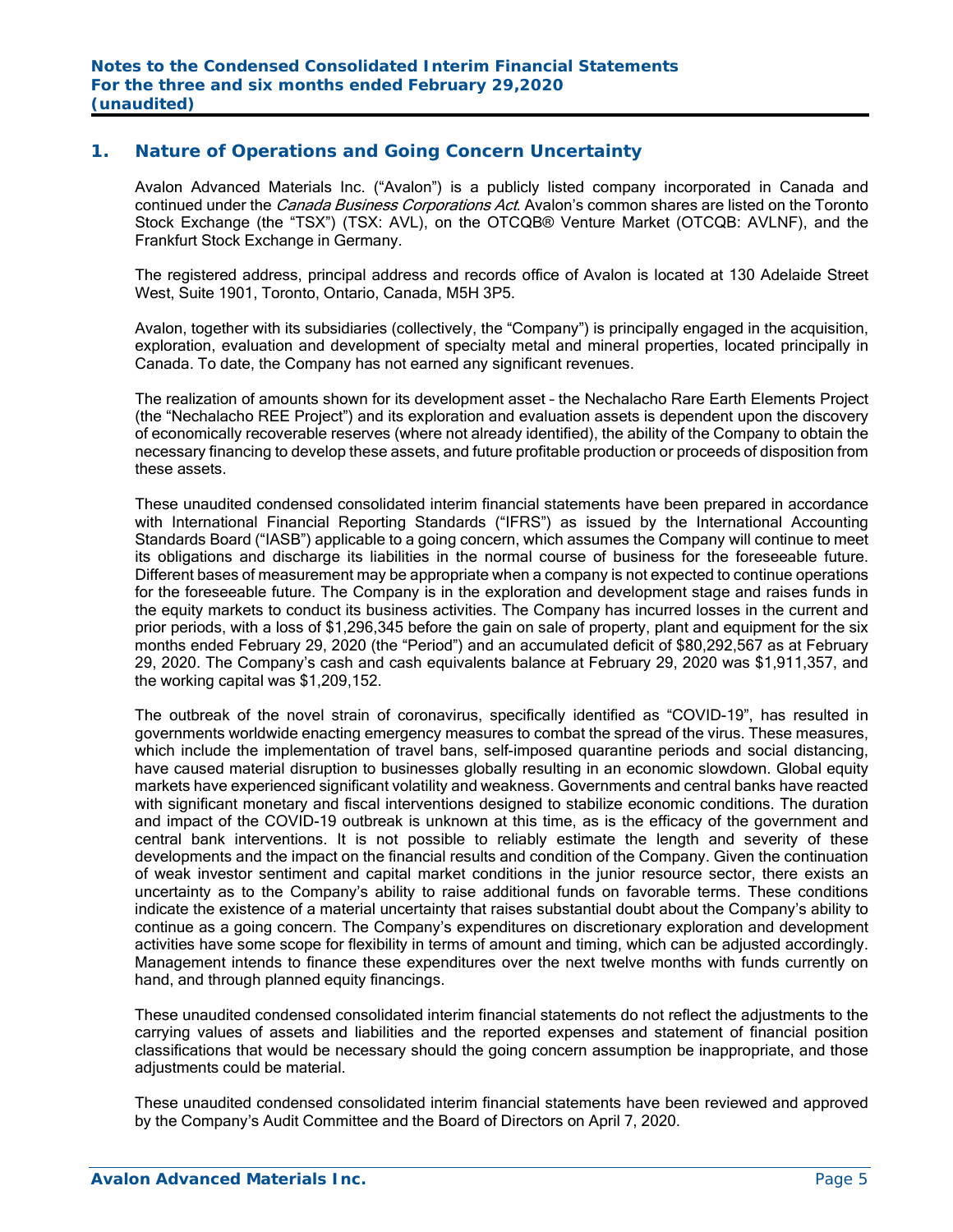#### **2. Basis of Presentation**

#### *a) Statement of Compliance and Basis of Presentation*

These unaudited condensed consolidated interim financial statements, including comparatives, have been prepared in accordance with International Accounting Standards ("IAS") 34 Interim Financial Reporting, as issued by IASB. These unaudited condensed consolidated interim financial statements do not contain all disclosures required by IFRS and accordingly should be read in conjunction with the Company's consolidated annual financial statements for the year ended August 31, 2019.

These unaudited condensed consolidated interim financial statements have been prepared on a going concern basis using the historical cost basis, except for certain financial instruments which are measured at fair value in accordance with the policies disclosed in Note 3 of the Company's consolidated annual financial statements for the year ended August 31, 2019.

#### *b) Basis of Consolidation*

These unaudited condensed consolidated interim financial statements include the accounts of the Company and the entities controlled by the Company. Control exists when the Company is exposed, or has rights, to variable returns from its involvement with the investee and has the ability to affect those returns through its power over the investee. The financial statements of subsidiaries are included in the consolidated financial statements from the date that control commences until the date that control ceases.

These unaudited condensed consolidated interim financial statements include the accounts of the Company and its wholly-owned subsidiaries, 8110131 Canada Inc., Nolava Minerals Inc. ("Nolava"), and Avalon Rare Metals Ltd. ("ARML"). Nolava and ARML are incorporated in the United States of America ("USA").

ARML has not carried on any significant operations since its inception. During the year ended August 31, 2012, 8110131 Canada Inc. acquired certain net smelter returns ("NSR") royalty interests in the Company's properties which were held by third parties. Nolava had held certain mining claims in Utah, USA and had conducted exploration work on those mining claims during fiscal year 2011 to fiscal year 2014. All intercompany transactions and balances have been eliminated on consolidation of the accounts.

### **3. Significant Accounting Policies**

These unaudited condensed consolidated interim financial statements have been prepared using the same accounting policies, significant accounting judgments and estimates, and methods of computation as the annual consolidated financial statements of the Company as at and for the year ended August 31, 2019, as described in Note 3 of those financial statements, except for the adoption of the new accounting standard IFRS 16, Leases as described below:

IFRS 16, Leases ("IFRS 16") was issued by the IASB in January 2016 and replace IAS 17 Leases ("IAS 17"). IFRS 16 specifies the methodology to recognize, measure, present and disclose leases. The standard provides a single lessee accounting model, requiring lessees to recognize assets and liabilities for all leases except for short-term leases and leases with low value assets. At the commencement date of a lease, a lessee will recognize a liability to make lease payments (i.e., the lease obligation) and an asset representing the right to use the underlying asset during the lease term (i.e., the right-of-use ("ROU") asset). Lessees are required to separately recognize the interest expense on the lease obligation and the depreciation expense on the ROU asset. IFRS 16 substantially carries forward the lessor accounting requirements in IAS 17.

IFRS 16 is effective for annual periods beginning on or after January 1, 2019. A lessee can apply IFRS 16 to its leases either retrospectively to each prior reporting period presented; or retrospectively with the cumulative effect of initially applying IFRS 16 being recognized at the date of initial application.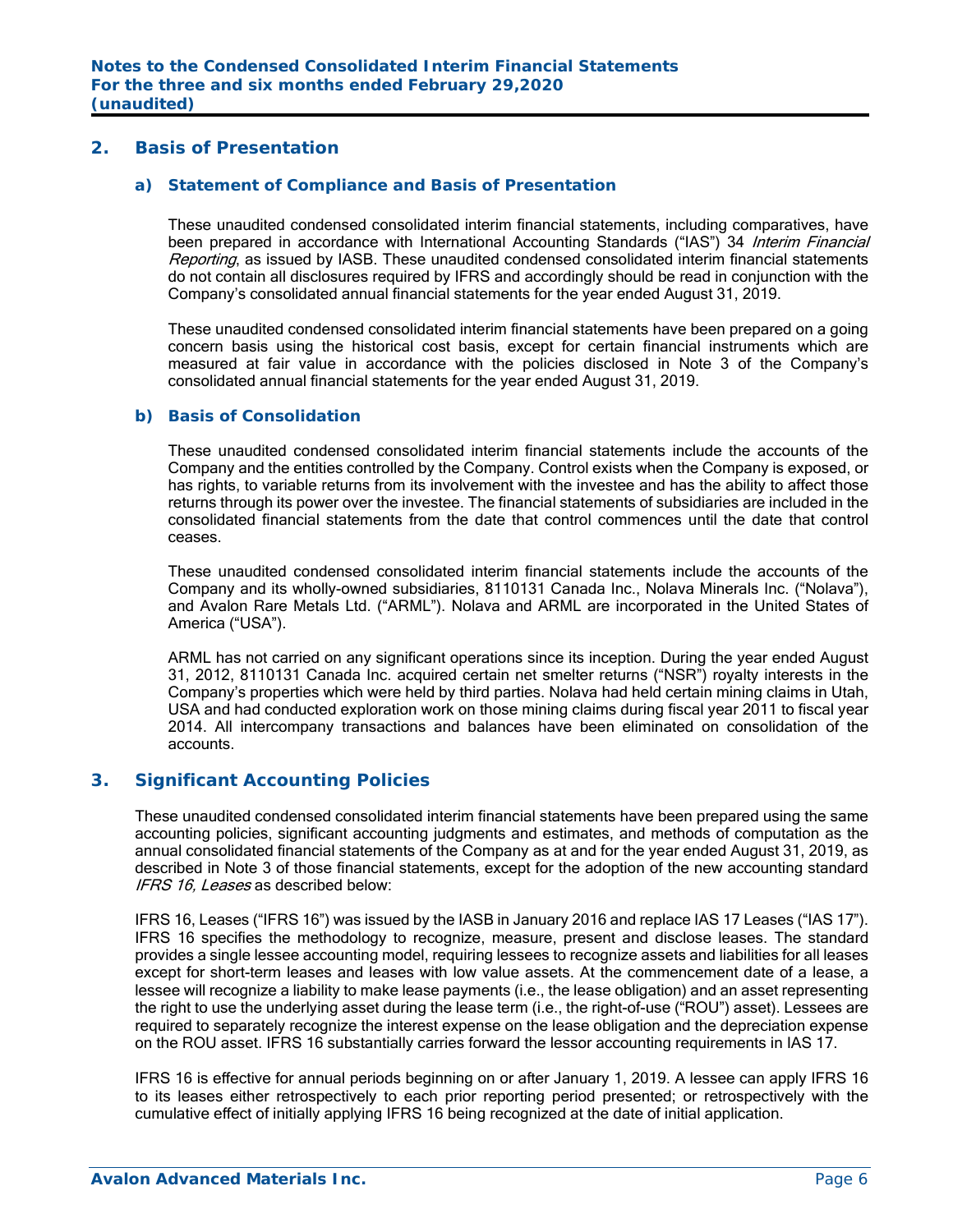# **3. Significant Accounting Policies (continued)**

The lease obligation is initially measured at the present value of the lease payments that are not paid at the commencement date, discounted using the interest rate implicit in the lease or, if that rate cannot be readily determined, the entity's incremental borrowing rate. The lease obligation is measured at amortized cost using the effective interest method.

Effective September 1, 2019, the Company adopted IFRS 16 using the modified retrospective approach and accordingly the information presented for fiscal 2019 has not been restated.

On initial application, the Company recognized a ROU asset (included in property, plant and equipment) and a corresponding lease obligation relating to a lease for its office premises in Toronto, which had previously been classified as an operating lease under IAS 17. The Company has elected to record the ROU asset based on the corresponding lease obligation. The ROU asset and lease obligation of \$1,045,810 were recorded as of September 1, 2019, with no net impact on the opening retained earnings. When measuring the lease obligation, the Company discounted the remaining lease payments under the lease contract using its estimated weighted‐average incremental borrowing rate of 5.0%. Depreciation on the ROU asset is recognized on a straight line basis over the shorter of the lease term and the useful life.

The following table reconciles the Company's operating lease obligation on August 31, 2019, as previously disclosed in the Company's consolidated financial statements, to the lease obligation recognized on initial application of IFRS 16 on September 1, 2019.

| Operating lease commitments as at August 31, 2019                             | 1.156.911  |
|-------------------------------------------------------------------------------|------------|
| Increase in lease payments relating to the operating cost of the office lease | 31.794     |
| Discounted using the estimated incremental borrowing rate                     | (142, 895) |
| Lease obligation recognized on September 1, 2019                              | 1,045,810  |

The adoption of IFRS 16 had the following impact on the Company's condensed consolidated interim statement of comprehensive income for the Period:

| Increase in depreciation expense                                            | 98.045     |
|-----------------------------------------------------------------------------|------------|
| Increase in interest on lease obligation                                    | 20,625     |
| Decrease in corporate and administrative expenses                           | (100, 873) |
| Total increase in expenses, decrease in net income and comprehensive income | 17.797     |

The adoption of IFRS 16 had no net impact on the Company's condensed consolidated interim statement of cash flows for the Period, but had increased the cash used by financing activities by \$100,873, which was offset by the same amount of decrease for the cash used by operating activities.

### **4. Asset Held for Sale**

In June 2019, the Company entered into an agreement, under which an unrelated third party would acquire ownership of the near-surface mineral resources principally in the T-Zone and Tardiff Zones of the Nechalacho REE Project above a depth of 150 metres above sea level for a total cash consideration of \$5.0 million as described in Note 6a while the Company retains ownership of the deeper resources in the Basal Zone that were the subject of its 2013 feasibility study. The sale was completed during the quarter ended February 29, 2020. Accordingly, the Company had transferred the carrying cost relating to the near-surface mineral resources of \$2,605,147 from the total carrying cost of the Nechalacho REE Project included in Property, Plant and Equipment to Asset Held for Sale as at August 31, 2019.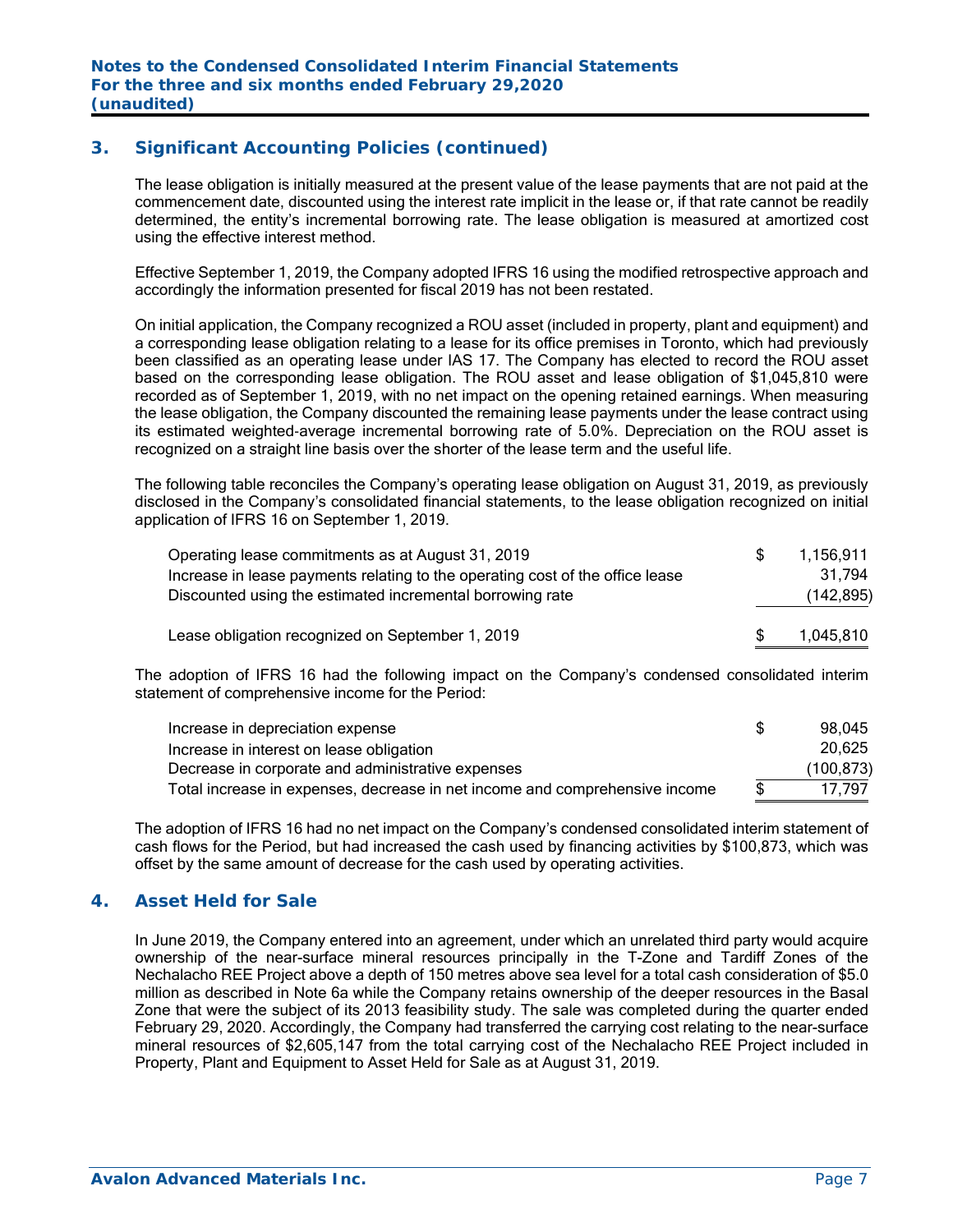# **5. Exploration and Evaluation Assets**

|                                                                                                                | September 1.<br>2019              | <b>Expenditures</b>    | Impairment<br>Loss                                                     | February 29,<br>2020             |
|----------------------------------------------------------------------------------------------------------------|-----------------------------------|------------------------|------------------------------------------------------------------------|----------------------------------|
| For the Period<br>Separation Rapids Lithium Project (a)<br>East Kemptville Tin-Indium Project (b)<br>Other (c) | 11,522,138<br>5,503,577<br>39.488 | 326,374<br>58,831<br>- | $\blacksquare$<br>$\overline{\phantom{0}}$<br>$\overline{\phantom{a}}$ | 1,848,512<br>5,562,408<br>39,488 |
|                                                                                                                | 7.065.203                         | 385,205                | ۰                                                                      | 17,450,408                       |

|                                                                                                                                    | September 1<br>2018               | <b>Expenditures</b>         | Impairment<br>Loss   | August 31,<br>2019                |
|------------------------------------------------------------------------------------------------------------------------------------|-----------------------------------|-----------------------------|----------------------|-----------------------------------|
| For the year ended August 31, 2019<br>Separation Rapids Lithium Project (a)<br>East Kemptville Tin-Indium Project (b)<br>Other (c) | 11,010,950<br>5,827,524<br>35,760 | 511,188<br>315,087<br>3.728 | $\sim$<br>(639, 034) | 11,522,138<br>5,503,577<br>39,488 |
|                                                                                                                                    | 16,874,234                        | 830,003                     | (639, 034)           | 17,065,203                        |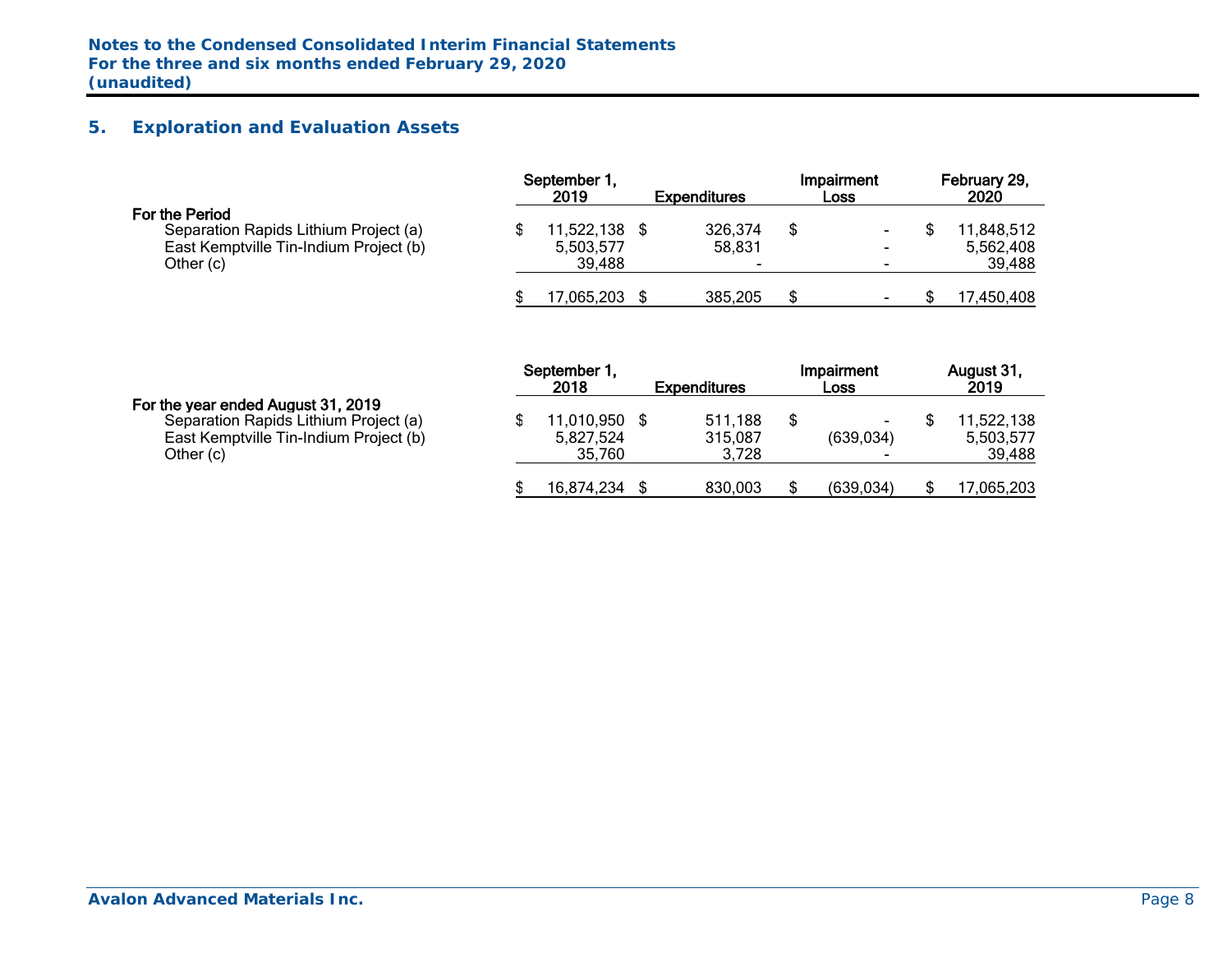# **5. Exploration and Evaluation Assets (continued)**

a) Separation Rapids Lithium Project, Ontario

The Company owns a 100% interest in certain mineral claims and a mining lease in the Kenora area of Ontario.

b) East Kemptville Tin-Indium Project, Nova Scotia

The Company holds a special exploration licence (the "Special Licence") to search and prospect for all minerals except for coal, salt, potash and uranium within four claims in the East Kemptville area of Yarmouth, Nova Scotia.

The Special Licence had a term of three years which began February 2, 2015 and was renewable for an additional two one-year periods, which extended the Special Licence until February 1, 2020, which has since been converted to a regular exploration licence.

c) Other Resource Properties

The Company has a 100% interest in a mining lease in the Warren Township Anorthosite Project, located near Foleyet, Ontario, a 100% interest in several claims in the Lilypad Lakes Cesium Property, located 150 km northeast of Pickle Lake, Ontario, a 2.0% NSR interest in certain claims of the East Cedartree Gold Property located near Kenora, Ontario, and a 2.4% NSR interest in the Wolf Mountain Platinum-Palladium Project located near Thunder Bay, Ontario.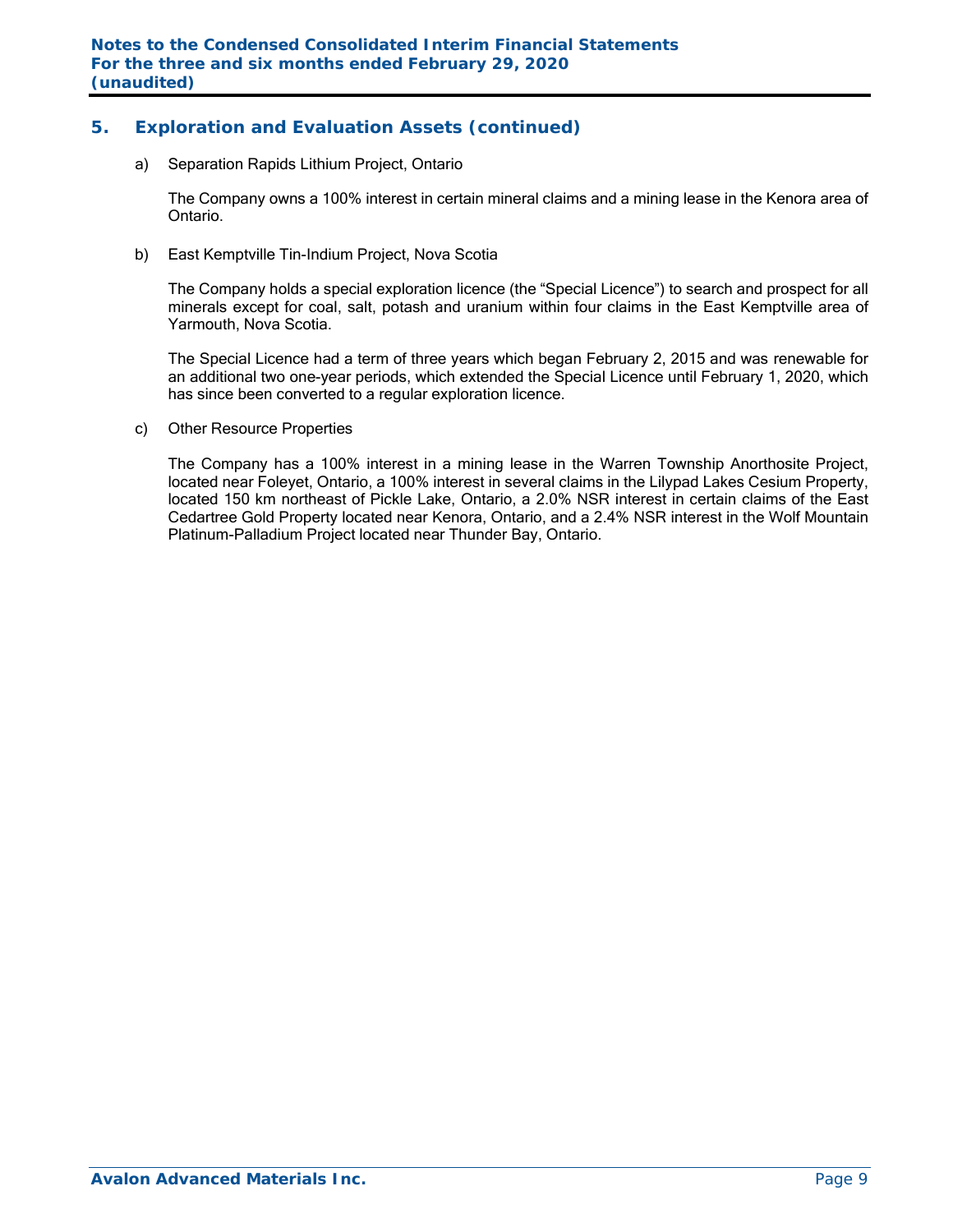# **6. Property, Plant and Equipment**

|                                                            | Nechalacho<br><b>REE Project</b><br>(a) | <b>Airstrip</b> |     | Office,<br>Computer<br>and Office<br>Equipment | Land and<br><b>Building</b> | <b>Exploration</b><br>Equipment | Leasehold<br><b>Improvements</b> | <b>Total</b>         |
|------------------------------------------------------------|-----------------------------------------|-----------------|-----|------------------------------------------------|-----------------------------|---------------------------------|----------------------------------|----------------------|
| Cost                                                       |                                         |                 |     |                                                |                             |                                 |                                  |                      |
| As at September 1, 2018                                    | \$<br>103,878,349                       | \$<br>646,860   | \$  | 220,048                                        | \$<br>90,905                | \$<br>695,532                   | \$<br>94,594                     | \$<br>105,626,288    |
| Additions                                                  | 201,097                                 |                 |     |                                                |                             |                                 | 7,020                            | 208,117              |
| Transfer to asset held for<br>sale                         | (2,605,147)                             |                 |     |                                                |                             |                                 |                                  | (2,605,147)          |
| <b>Disposals</b>                                           |                                         |                 |     | (18, 911)                                      |                             |                                 |                                  | (18, 911)            |
| As at August 31, 2019                                      | 101,474,299                             | 646,860         |     | 201,137                                        | 90,905                      | 695,532                         | 101,614                          | 103,210,347          |
| <b>Additions</b>                                           | 21,125                                  |                 |     | 18,575                                         |                             |                                 |                                  | 39,700               |
| IFRS 16 adjustments                                        |                                         |                 |     | 1,045,810                                      |                             |                                 |                                  | 1,045,810            |
| <b>Disposals</b>                                           |                                         |                 |     | (30, 283)                                      |                             |                                 |                                  | (30, 283)            |
| As at February 29, 2020                                    | \$<br>101,495,424                       | \$<br>646,860   | \$  | 1,235,239                                      | \$<br>90,905                | \$<br>695,532                   | \$<br>101,614                    | \$104,265,574        |
| <b>Accumulated Depreciation</b><br>As at September 1, 2018 | \$                                      | \$<br>265,446   | -\$ | 179,986                                        | \$<br>10,367                | \$<br>643,185                   | \$<br>94,594                     | \$<br>1,193,578      |
| Depreciation expense<br>Disposals                          |                                         | 20,624          |     | 12,714<br>(18, 411)                            | 4,191                       | 15,705                          | 108                              | 53,342<br>(18, 411)  |
| As at August 31, 2019                                      |                                         | 286,070         |     | 174,289                                        | 14,558                      | 658,890                         | 94,702                           | 1,228,509            |
| Depreciation expense<br><b>Disposals</b>                   |                                         | 9,487           |     | 105,706<br>(30, 283)                           | 2,095                       | 5,497                           | 648                              | 123,433<br>(30, 283) |
| As at February 29, 2020                                    | \$                                      | \$<br>295,557   | \$  | 249,712                                        | \$<br>16,653                | \$<br>664,387                   | \$<br>95,350                     | \$<br>1,321,659      |
| <b>Net Book Value</b>                                      |                                         |                 |     |                                                |                             |                                 |                                  |                      |
| As at August 31, 2019                                      | \$<br>101,474,299                       | \$<br>360,790   | \$  | 26,848                                         | \$<br>76,347                | \$<br>36,642                    | \$<br>6,912                      | \$101,981,838        |
| As at February 29, 2020                                    | 101,495,424                             | \$<br>351,303   | \$  | 985,527                                        | \$<br>74,252                | \$<br>31,145                    | \$<br>6,264                      | \$102,943,915        |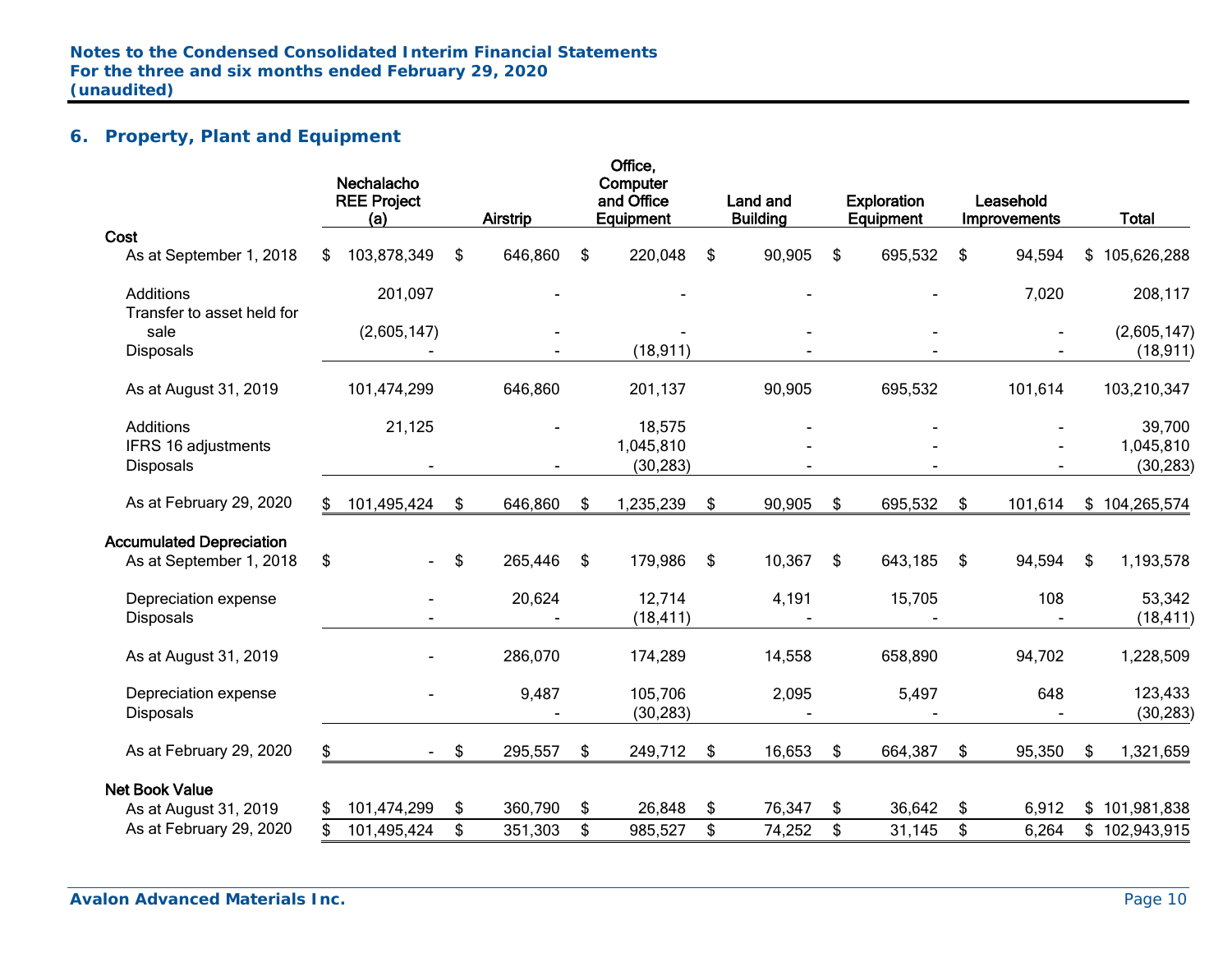# **6. Property, Plant and Equipment (continued)**

a) Nechalacho REE Project, Northwest Territories

The Company owns a 100% interest in eight mining leases covering the Nechalacho rare earth elements deposit ("Nechalacho Deposit") located at Thor Lake in the Mackenzie Mining District of the Northwest Territories.

The property is subject to an underlying 2.5% net smelter returns ("NSR") royalty agreement which can be bought back at the principal amount of \$150,000 compounded annually at the average Canadian prime rate from May 2, 1982 to the buyback date, and which currently approximates \$1.6 million (the "2.5% NSR Royalty").

During the year ended August 31, 2012, the Company entered into an accommodation agreement (the "Accommodation Agreement") with the Deninu K'ue First Nation ("DKFN"). The DKFN is one of three Akaitcho bands who have used, occupied and have constitutionally protected aboriginal rights with respect to the lands on which the Nechalacho Deposit in the Northwest Territories is located.

The Accommodation Agreement provides for business and employment opportunities for the DKFN related to the Nechalacho Deposit and associated facilities in the Northwest Territories and contains measures to mitigate environmental and cultural impacts that may result from the project development. The Accommodation Agreement also commits the DKFN to supporting timely completion of the environmental assessment, permitting and development processes of the Nechalacho REE Project, and provides for the DKFN to participate in the project economics.

During the year ended August 31, 2019, the Company and an unrelated third party entered into an agreement under which this third party will acquire ownership of the near-surface resources principally in the T-Zone and Tardiff Zones of the property for a total cash consideration of \$5.0 million while the Company will retain ownership of the mineral resources below a depth of 150 metres above sea level, a 3.0% NSR royalty (the "3.0% NSR Royalty") and will continue to have access to the property for exploration, development and mining purposes (the "Sale and Purchase Agreement"). Avalon has also agreed to waive the 3.0% NSR Royalty for the first five years of commercial production and to grant the third party the option to pay the Company \$2.0 million within eight years of the transaction closing to extend the waiver of this royalty in perpetuity.

This agreement also grants the third party an option to purchase the Company's option in the 2.5% NSR Royalty for an inflation adjusted fixed amount estimated at \$1.5 million as at the agreement date, provided that, upon exercising the option, it extinguishes this royalty.

The sale was expected to be completed during fiscal 2020. Accordingly, the Company had transferred the carrying cost relating to the near-surface mineral resources of \$2,605,147 from the total carrying cost of the Nechalacho REE Project included in Property, Plant and Equipment to Asset Held for Sale as at August 31, 2019. The sale was completed during the quarter ended February 29, 2020, resulting in a net gain on sale of \$2,373,261.

During the Period, the Company generated net management fees of \$101,106 for services provided to the third party to manage its exploration activities on the property.

b) Depreciation of \$98,045 was recognized relating to the ROU asset during the Period, and the carrying balance of the ROU asset was \$947,765 as at February 29, 2020.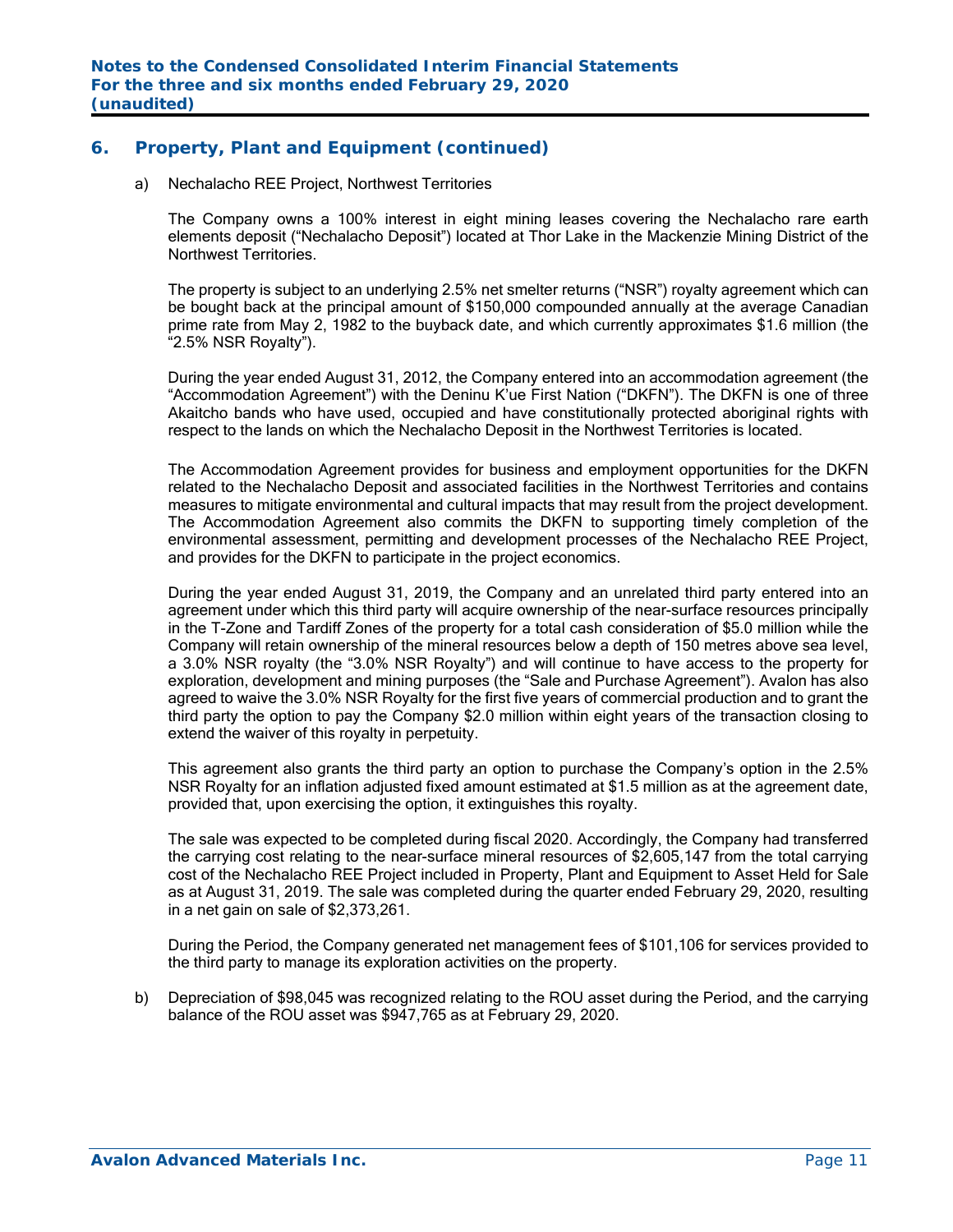# **7. Deferred Flow-Through Share Premium**

A summary of the changes in the deferred flow-through share premium amount is set out below:

| Balance - September 1, 2018<br>Increase relating to flow-through common shares issued<br>Decrease relating to CEE incurred | \$ | 52,157<br>150,000<br>(154,676) |
|----------------------------------------------------------------------------------------------------------------------------|----|--------------------------------|
| Balance - August 31, 2019<br>Decrease relating to CEE incurred                                                             |    | 47,481<br>(47, 481)            |
| Balance - February 29, 2020                                                                                                | S  |                                |

### **8. Lease Obligation**

The Company had the following future commitment relating to the lease contract for its office premises:

| 2020                                                | \$<br>106,189 |
|-----------------------------------------------------|---------------|
| 2021                                                | 218,253       |
| 2022                                                | 222,556       |
| 2023                                                | 229,181       |
| 2024                                                | 233,563       |
| 2025                                                | 63,280        |
| Total future lease payments as at February 29, 2020 | 1,073,022     |
| Amounts representing interest                       | (122, 271)    |
| Present value of future lease payments              | 950,751       |
| Current portion of lease obligation                 | (170, 143)    |
| Non-current portion of lease obligation             | \$<br>780,608 |

### **9. Convertible Note Payable**

On November 30, 2018, the Company issued a convertible note payable in the amount of \$500,000 to an entity managed by the Lind Partners ("Lind") (the "Note"). The Note has a term of two years with a maturity date of November 30, 2020 and accrued an interest amount of \$100,000 on the date of issuance, resulting in the Note to bear a face value of \$600,000 at issuance.

Lind is entitled to convert any outstanding amount of the face value of the Note into common shares commencing on May 26, 2019 at a conversion price equal to the higher of (a) 80% of the five day trailing value weighted average price ("VWAP") of the common shares prior to the date of conversion, and (b) the five day trailing VWAP of the shares prior to the date of conversion, less the maximum discount allowable in accordance with TSX rules. The Company has floor price protection such that if any conversion results in an effective conversion price of less than \$0.05 per share, then the Company has the right to instead repay the amount that was subject to that conversion for a 5% premium. The Company also has the right to repurchase the Note at the outstanding face value at any time.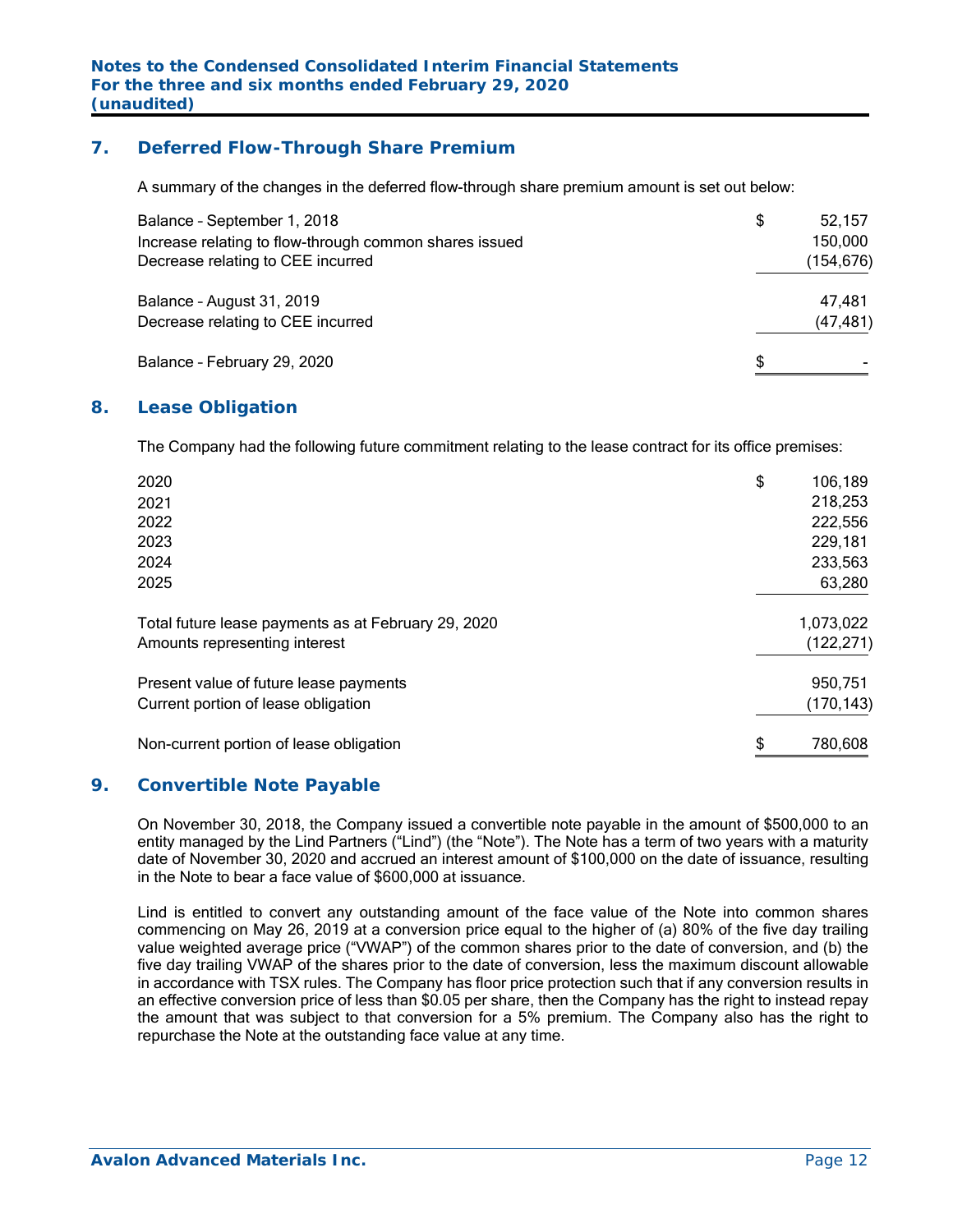## **9. Convertible Note Payable (continued)**

A summary of the changes in the convertible note payable amount is set out below:

| Balance - September 1, 2018                                         | \$         |
|---------------------------------------------------------------------|------------|
| Issued                                                              | 500,000    |
| Interest                                                            | 100,000    |
| Converted to common shares                                          | (425,000)  |
| Balance - August 31, 2019                                           | 175,000    |
| Converted to common shares                                          | (116, 667) |
| Current portion of convertible note payable - February 29, 2020     | (58, 333)  |
| Non-current portion of convertible note payable - February 29, 2020 |            |

The number of common shares to be issued would be 1,822,917 if the entire Note had been converted into common shares based on the closing price of the Company's common shares on the TSX of \$0.04 on February 29, 2020.

# **10. Convertible Redeemable Preferred Shares**

In March 2017, the Company entered into a preferred share purchase agreement (the "A1 Agreement") with an entity managed by Lind and issued 500 Series A1 Preferred Shares (the "A1 Preferred Shares") at a price of \$5,000 per share for gross proceeds of \$2,500,000. Pursuant to Canadian securities laws, the securities issuable under this private placement were subject to a hold period, which expired on July 11, 2017 (the "Hold Period").

The A1 Preferred Shares did not carry a dividend and had a redemption value that started at \$5,000 per share and increases by \$250 per share each quarter over a 24 months period ending on March 10, 2019, to a cap of \$6,750 per share. The A1 Preferred Shares could be converted by Lind into common shares of the Company at a price per common share equal to 85% of the five-day volume weighted average price ("VWAP") of the common shares on the TSX immediately prior to the date that notice of conversion was given (the "Conversion Option").

In conjunction with this private placement, Lind received a commitment fee of \$125,000 and 6,900,000 common share purchase warrants (the "A1 Warrants"). Each A1 Warrant entitles the holder to purchase one common share of the Company at a price of \$0.23 per common share until March 10, 2022.

Lind had the basic right to convert 25 A1 Preferred Shares into common shares of the Company on a monthly basis, subject to certain conversion limits set out in the A1 Agreement, however Lind was permitted to convert up to 100 A1 Preferred Shares on a monthly basis in the event such amount did not exceed 20% of the Company's 20-day traded volume of common shares on the TSX immediately prior to the date of delivery of a conversion notice.

Lind was also entitled to accelerate its conversion right to the full amount of the redemption value applicable at such time, or demand repayment of the applicable redemption value per share in cash (the "Put Option"), upon the occurrence of certain events as set out in the A1 Agreement (most of which are beyond the Company's control) (the "Redemption Events"). The triggering Redemption Events include certain key financial and non-financial conditions, which included change of control, insolvency and liquidity conditions etc. as defined in the A1 Agreement. These Redemption Events also limited the Company from obtaining other debt or preferred share financings that were not junior to the A1 Preferred Shares other than certain project-related financings, as well as other at-the-market, equity lines or credit type of common share offerings, or convertible security financings where the price of the common share was not fixed at predetermined price. In addition, if the Redemption Event was a change of control event, the redemption amount would be equal to 110% of the applicable redemption amount at that time.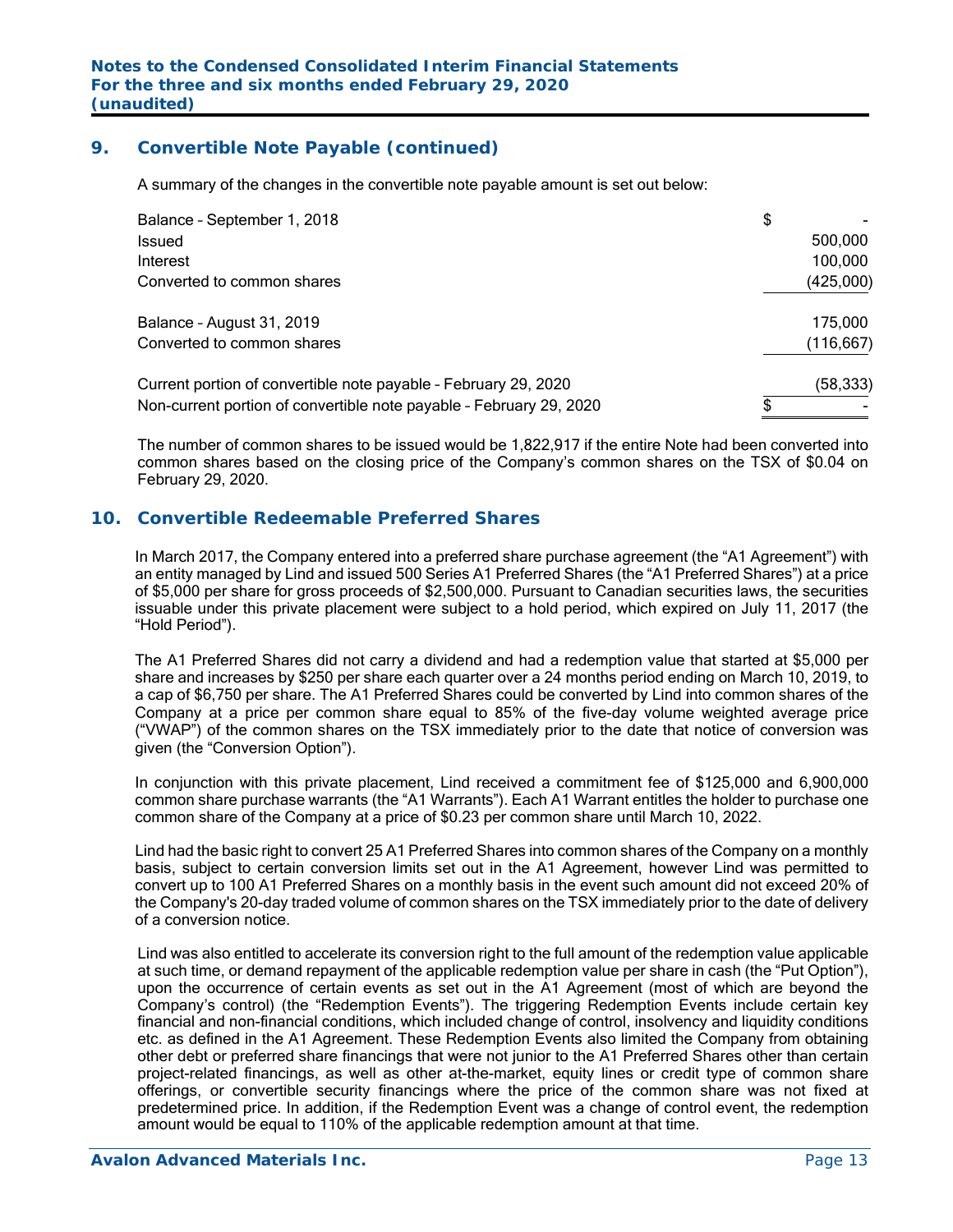The Company had the right to redeem all of the outstanding A1 Preferred Shares at any time after the Hold Period at a 5% premium to the redemption value (the "Call Option"). The Company also had floor price protection such that if any conversion results in an effective conversion price of less than \$0.10 per common share, then the Company had the right to deny the conversion and instead redeem the A1 Preferred Shares that were subject to that conversion for the redemption amount in cash plus a 5% premium.

At any time while any A1 Preferred Shares are outstanding, Lind had the option of subscribing for up to an additional 165 Series A2 Preferred Shares at a price of \$5,000 per share and under the same terms and conditions as the initial financing, subject to certain triggering events and subject to the prior approval of the TSX ("Series A2 Option"). Lind would also receive a certain number of Series A2 warrants ("A2 Warrants") when it exercised the Series A2 Option. The number of A2 Warrants to be issued and the exercise price of A2 Warrants would be calculated by using similar formulas used in determining the number and the exercise price of the A1 Warrants.

The A1 Preferred Share was a hybrid instrument that contains multiple embedded derivatives: the Conversion Option, Put Option and Call Option.

The economic characteristics and risks of the Conversion Option were different from that of the host contract (the A1 Preferred Share) in that it allowed Lind to convert the A1 Preferred Shares (a debt instrument) into the Company's common shares (an equity instrument) at a price per common share equal to 85% of the five day VWAP of the common share, thus the Conversion Option could be measured separately from the A1 Preferred Share. In addition, the number of common shares to be issued upon conversion was variable and did not meet the "a fixed amount of cash for a fixed number of equity instruments" requirement to be classified as an equity instrument. As such, the Company had designated the entire hybrid contract (the A1 Preferred Share and all of the embedded derivatives) as a financial liability at FVTPL and were re-measured at each financial statement reporting date, with the resulting change in value being recorded as increase or decrease in fair value of convertible redeemable preferred shares in the consolidated statement of comprehensive loss.

As the Company had the Call Option to redeem all of the outstanding A1 Preferred Shares at a 5% premium to the redemption value, the total fair value of the A1 Preferred Shares at issuance was therefore \$2,625,000.

The exercise price of the A1 Warrant is subject to adjustment from time to time in the event of certain common share rights offering, such that the exercise of the A1 Warrants do not result in a fixed number of common shares being issued for a fixed amount of cash. As a result, The A1 Warrant had been classified as a financial liability at FVTPL and re-measured at each financial statement reporting date using the Black-Scholes pricing model, with the resulting change in value being recorded as increase or decrease in fair value of derivative liabilities in the consolidated statement of comprehensive loss.

The fair value of the A1 Warrants was estimated at \$236,488 (or \$0.0343 for each warrant) at issuance, and this amount was allocated to the warrant component of this private placement. The fair value of the A1 Warrant was estimated using the Black-Scholes pricing model, with the following assumptions: expected dividend yield of Nil; risk free interest rate of 1.10%; expected life of 4.0 years; and expected volatility of 35%.

In December 2017, the Company entered into a preferred share purchase agreement (the "B1 Agreement") with Lind and issued 300 Series B1 Preferred Shares (the "B1 Preferred Shares") at a price of \$5,000 per share for gross proceeds of \$1,500,000 in January 2018. Pursuant to Canadian securities laws, the securities issuable under this private placement were subject to a hold period, which expired on May 16, 2018 (the "B1 Hold Period").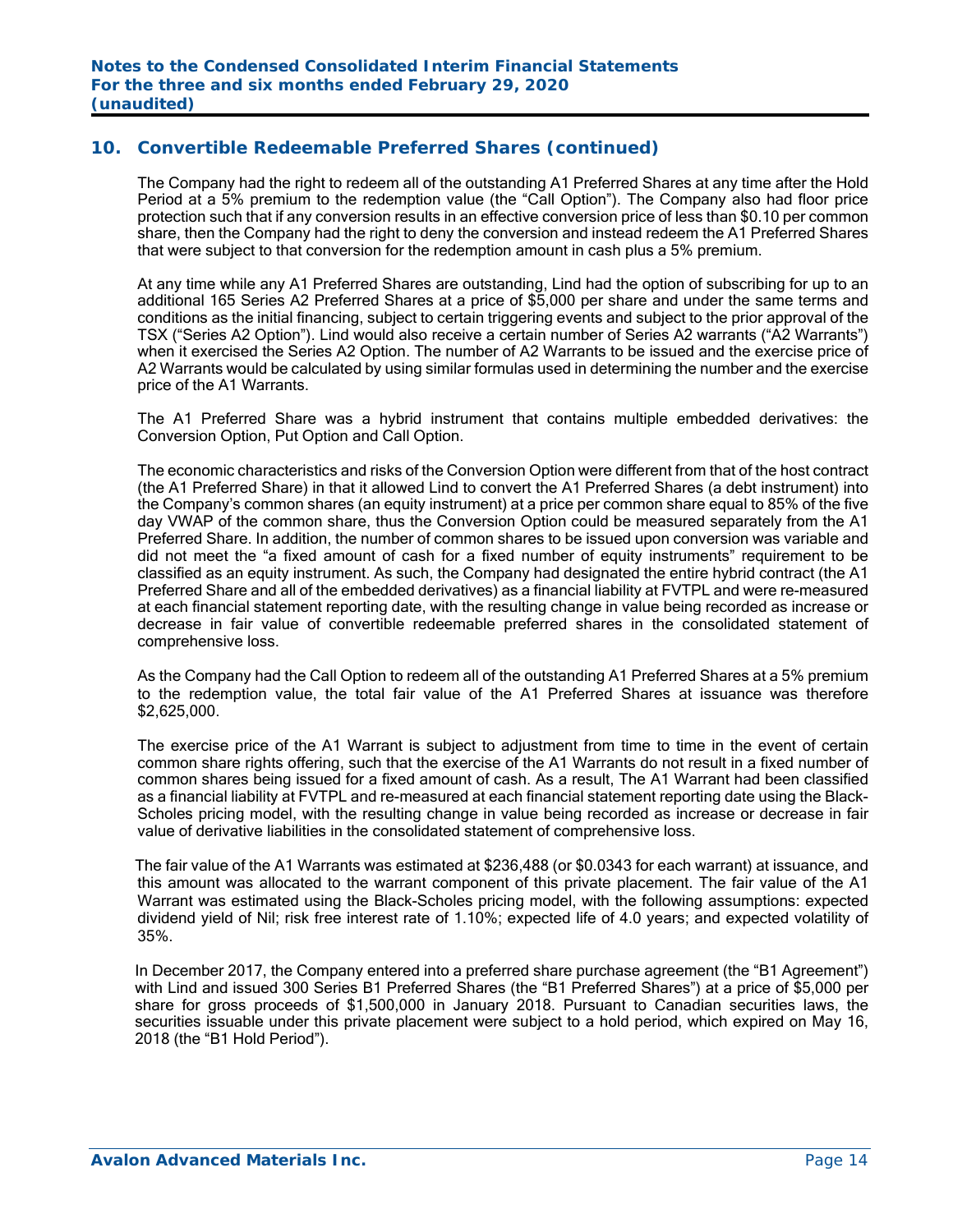In conjunction with this private placement, Lind received a commitment fee of \$75,000 and 6,250,000 common share purchase warrants (the "B1 Warrants"). Each B1 Warrant entitles the holder to purchase one common share of the Company at a price of \$0.15 per common share until January 15, 2023. Other than the exercise price and expiry date, the B1 Warrants bear the similar terms and conditions as the A1 Warrants.

The B1 Agreement is subject to essentially the same terms and conditions as the A1 Agreement and the B1 Preferred Shares bear the same essential features of the A1 Preferred Shares including the rate and amount of the increase in the redemption value, the conversion option, put option and call option etc.

After the B1 Hold Period, Lind has the basic right to convert 15 B1 Preferred Shares into common shares of the Company on a monthly basis, subject to certain conversion limits set out in the B1 Agreement, however Lind is permitted to convert up to 60 B1 Preferred Shares on a monthly basis in the event such amount does not exceed 20% of the Company's 20-day traded volume of common shares on the TSX immediately prior to the date of delivery of a conversion notice.

At any time while any B1 Preferred Shares are outstanding, Lind has the option of subscribing for up to an additional 100 Series B2 Preferred Shares at a price of \$5,000 per share and under the same terms and conditions as the initial B1 financing, subject to certain triggering events and subject to the prior approval of the TSX ("Series B2 Option"). Lind will also receive a certain number of Series B2 warrants ("B2 Warrants") when it exercises the Series B2 Option. The number of B2 Warrants to be issued and the exercise price of the B2 Warrants will be calculated by using similar formulas used in determining the number and the exercise price of the B1 Warrants.

As the B1 Preferred Shares bear the same essential features as the A1 Preferred Shares, the Company had designated the entire hybrid contract (the B1 Preferred Share and all of the embedded derivatives) as a financial liability at FVTPL and re-measured at each financial statement reporting date.

As the Company has the Call Option to redeem all of the outstanding B1 Preferred Shares at any time after the B1 Hold Period at a 5% premium to the redemption value, the total fair value of the B1 Preferred Shares at issuance is therefore \$1,575,000.

Similar to the A1 Warrants, the exercise price of the B1 Warrants is subject to adjustment from time to time in the event of certain common share rights offering, as such, the B1 Warrants had been classified as a financial liability at FVTPL and re-measured at each financial statement reporting date using the Black-Scholes pricing model.

The fair value of the B1 Warrants was estimated at \$283,525 (or \$0.0454 for each warrant) at issuance, and this amount was allocated to the warrant component of this private placement. The fair value of the B1 Warrant was estimated using the Black-Scholes pricing model, with the following assumptions: expected dividend yield of Nil; risk free interest rate of 1.94%; expected life of 4.0 years; and expected volatility of 35%.

In connection with this private placement, the Company also incurred other issuance costs of \$34,040. Cash issuance costs incurred relating to this private placement totaled \$109,040 and had been recorded in the Statement of Comprehensive Loss as financing transaction costs.

The fair values of the B1 Preferred Shares and the B1 warrants at issuance totaled \$1,858,525 and the excess of this amount over the gross proceeds (\$1,500,000) of \$358,525 had been recorded as a financing transaction cost in the Statement of Comprehensive Loss.

In June 2018, the Company entered into a preferred share purchase agreement (the "C1 Agreement") and issued 150 Series C1 Preferred Shares (the "C1 Preferred Shares") at a price of \$5,000 per share for gross proceeds of \$750,000. Pursuant to Canadian securities laws, the securities issuable under this private placement were subject to a hold period, which expired on October 30, 2018 (the "C1 Hold Period").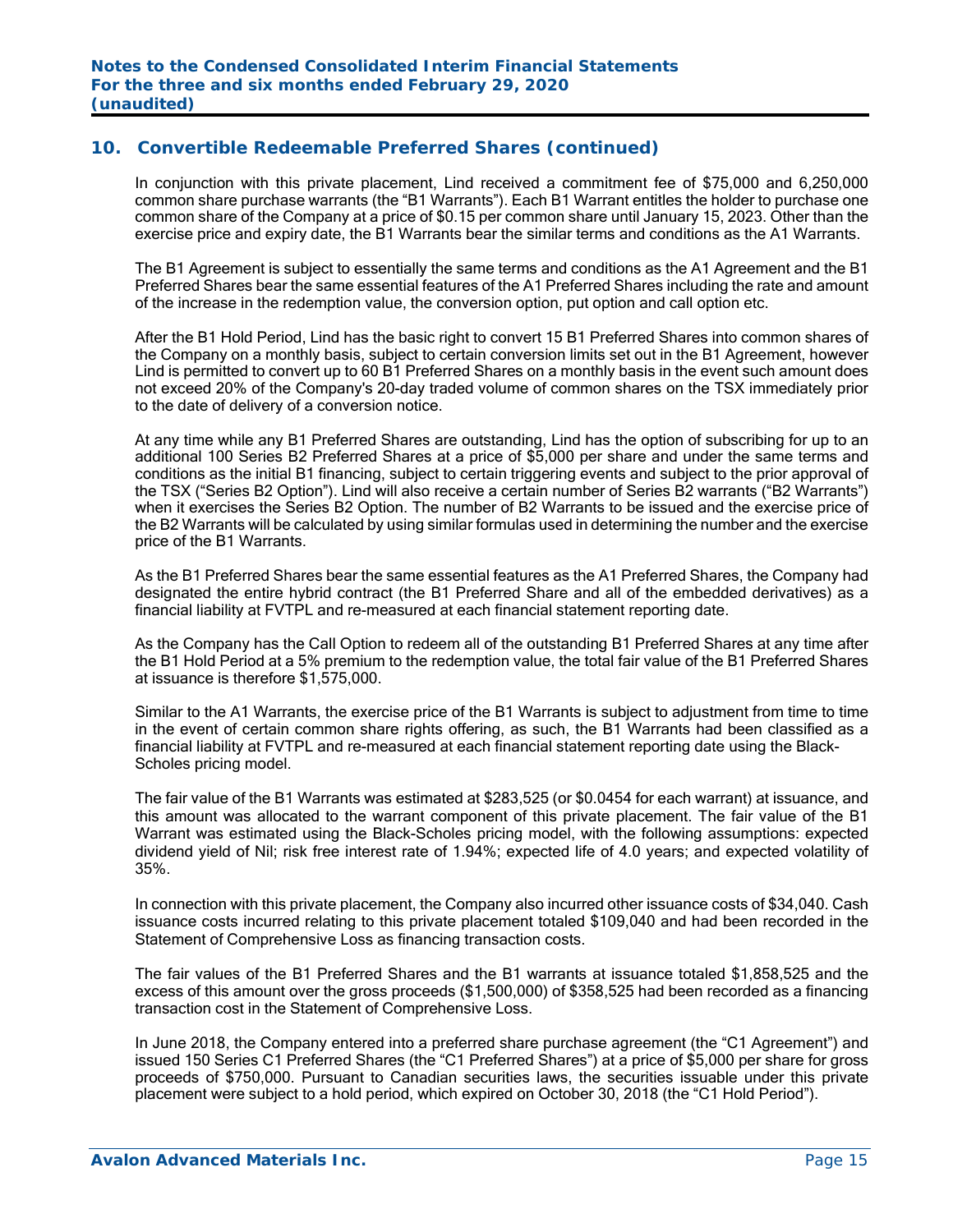In conjunction with this private placement, Lind received a commitment fee of \$37,500 and 3,750,000 common share purchase warrants (the "C1 Warrants"). Each C1 Warrant entitles the holder to purchase one common share of the Company at a price of \$0.125 per common share until June 29, 2023. Other than the exercise price and expiry date, the C1 Warrants bear the similar terms and conditions as the A1 Warrants.

The C1 Agreement is subject to essentially the same terms and conditions as the A1 Agreement and the C1 Preferred Shares bear the same essential features of the A1 Preferred Shares including the rate and amount of the increase in the redemption value, the conversion option, put option and call option etc.

After the C1 Hold Period, Lind has the basic right to convert 10 C1 Preferred Shares into common shares of the Company on a monthly basis, subject to certain conversion limits set out in the C1 Agreement, however Lind is permitted to convert up to 30 C1 Preferred Shares on a monthly basis in the event such amount does not exceed 20% of the Company's 20-day traded volume of common shares on the TSX immediately prior to the date of delivery of a conversion notice.

At any time while any C1 Preferred Shares are outstanding, Lind has the option of subscribing for up to an additional 50 Series C2 Preferred Shares at a price of \$5,000 per share and under the same terms and conditions as the initial C1 financing, subject to certain triggering events and subject to the prior approval of the TSX ("Series C2 Option"). Lind will also receive a certain number of Series C2 warrants ("C2 Warrants") when it exercises the Series C2 Option. The number of C2 Warrants to be issued and the exercise price of the C2 Warrants will be calculated by using similar formulas used in determining the number and the exercise price of the C1 Warrants.

As the C1 Preferred Shares bear the same essential features as the A1 Preferred Shares, the Company had designated the entire hybrid contract (the C1 Preferred Share and all of the embedded derivatives) as a financial liability at FVTPL and re-measured at each financial statement reporting date.

As the Company has the Call Option to redeem all of the outstanding C1 Preferred Shares at any time after the C1 Hold Period at a 5% premium to the redemption value, the total fair value of the C1 Preferred Shares at issuance is therefore \$787,500.

Similar to the A1 Warrants, the exercise price of the C1 Warrants is subject to adjustment from time to time in the event of certain common share rights offering, as such, the C1 Warrants had been classified as a financial liability at FVTPL and re-measured at each financial statement reporting date using the Black-Scholes pricing model.

The fair value of the C1 Warrants was estimated at \$73,679 (or \$0.0196 for each warrant) at issuance, and this amount was allocated to the warrant component of this private placement. The fair value of the C1 Warrant was estimated using the Black-Scholes pricing model, with the following assumptions: expected dividend yield of Nil; risk free interest rate of 2.00%; expected life of 4.0 years; and expected volatility of 35%.

In connection with this private placement, the Company also incurred other issuance costs of \$18,668. Cash issuance costs incurred relating to this private placement totaled \$56,168 and had been recorded in the Statement of Comprehensive Loss as financing transaction costs.

The fair values of the C1 Preferred Shares and the C1 warrants at issuance totaled \$861,179 and the excess of this amount over the gross proceeds (\$750,000) of \$111,179 had been recorded as a financing transaction cost in the Statement of Comprehensive Loss.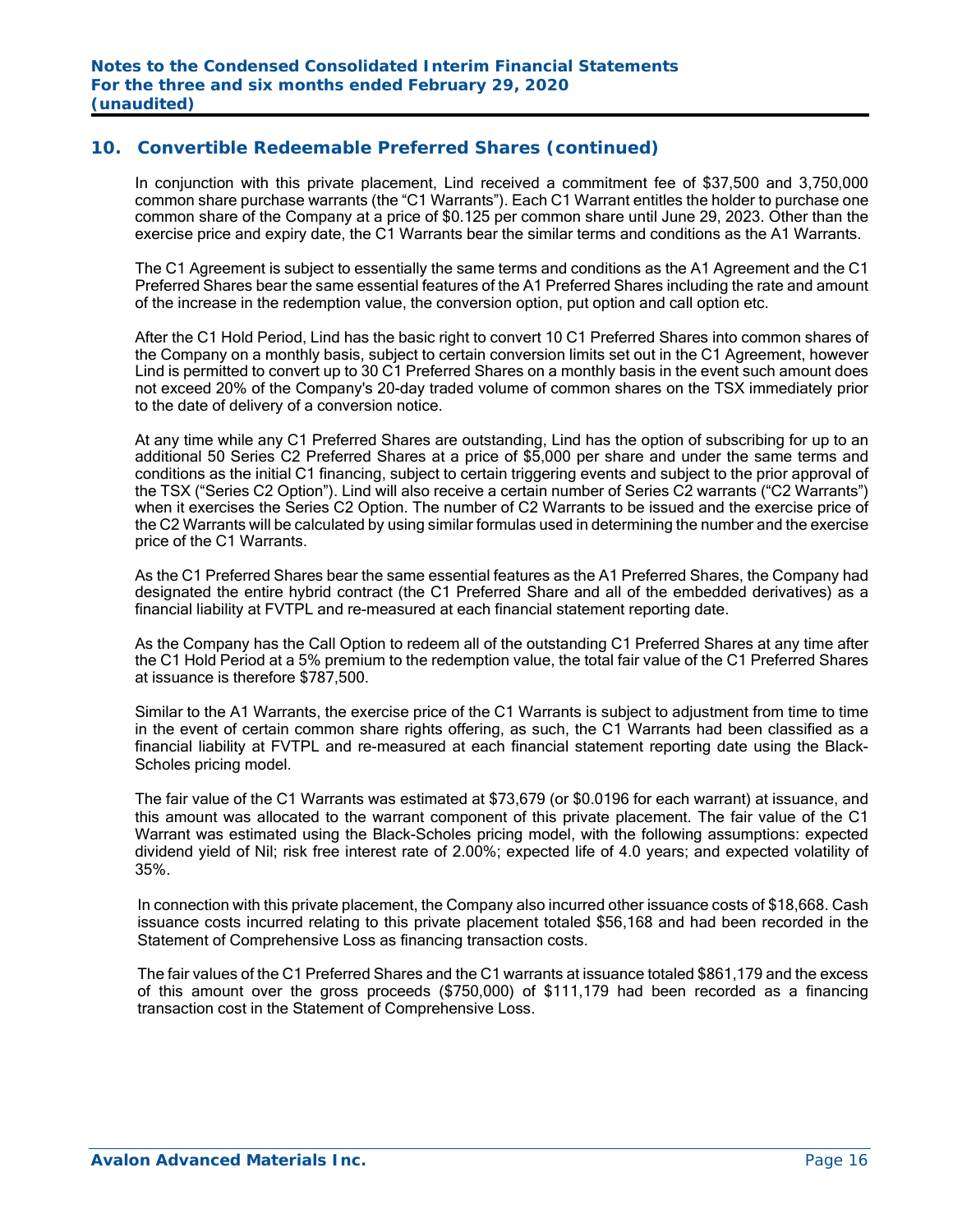A summary of the changes in the convertible redeemable preferred shares amount is set out below:

|                                                 | <b>Number</b> | Amount          |
|-------------------------------------------------|---------------|-----------------|
| <b>A1 Preferred Shares</b>                      |               |                 |
| Balance - September 1, 2018                     | 180           | \$<br>1,181,250 |
| Increase in fair value                          |               | 80,063          |
| Converted to common shares                      | (180)         | (1, 261, 313)   |
| Balance - August 31, 2019 and February 29, 2020 |               | \$              |
| <b>B1 Preferred Shares</b>                      |               |                 |
| Balance - September 1, 2018                     | 240           | \$<br>1,386,000 |
| Increase in fair value                          |               | 175,875         |
| Converted to common shares                      | (155)         | (981,750)       |
| Balance - August 31, 2019                       | 85            | 580,125         |
| Increase in fair value                          |               | 18,375          |
| Converted to common shares                      | (75)          | (527,625)       |
| Balance - February 29, 2020                     | 10            | \$<br>70,875    |
| <b>C1 Preferred Shares</b>                      |               |                 |
| Balance - September 1, 2018                     | 150           | \$<br>787,500   |
| Increase in fair value                          |               | 120,750         |
| Converted to common shares                      | (90)          | (530,250)       |
| Balance - August 31, 2019                       | 60            | 378,000         |
| Increase in fair value                          |               | 21,000          |
| Converted to common shares                      | (50)          | (330,750)       |
| Balance - February 29, 2020                     | 10            | \$<br>68,250    |
|                                                 | 20            | \$<br>139,125   |
|                                                 |               |                 |

As at February 29, 2020, Lind has the right to convert all of the outstanding B1 and C1 Preferred shares. The number of common shares to be issued would be 3,897,058 if all of the outstanding B1 and C1 Preferred Shares had been converted into common shares based on the closing price of the Company's common shares on the TSX of \$0.04 on February 29, 2020.

## **11. Derivative Liabilities**

The derivative liabilities consist of the warrants denominated in foreign currency, and certain warrants with exercise prices that are subject to adjustment from time to time in the event of certain common share rights offering.

The following table summarizes information concerning the derivative liabilities as at the beginning and end of the respective reporting periods: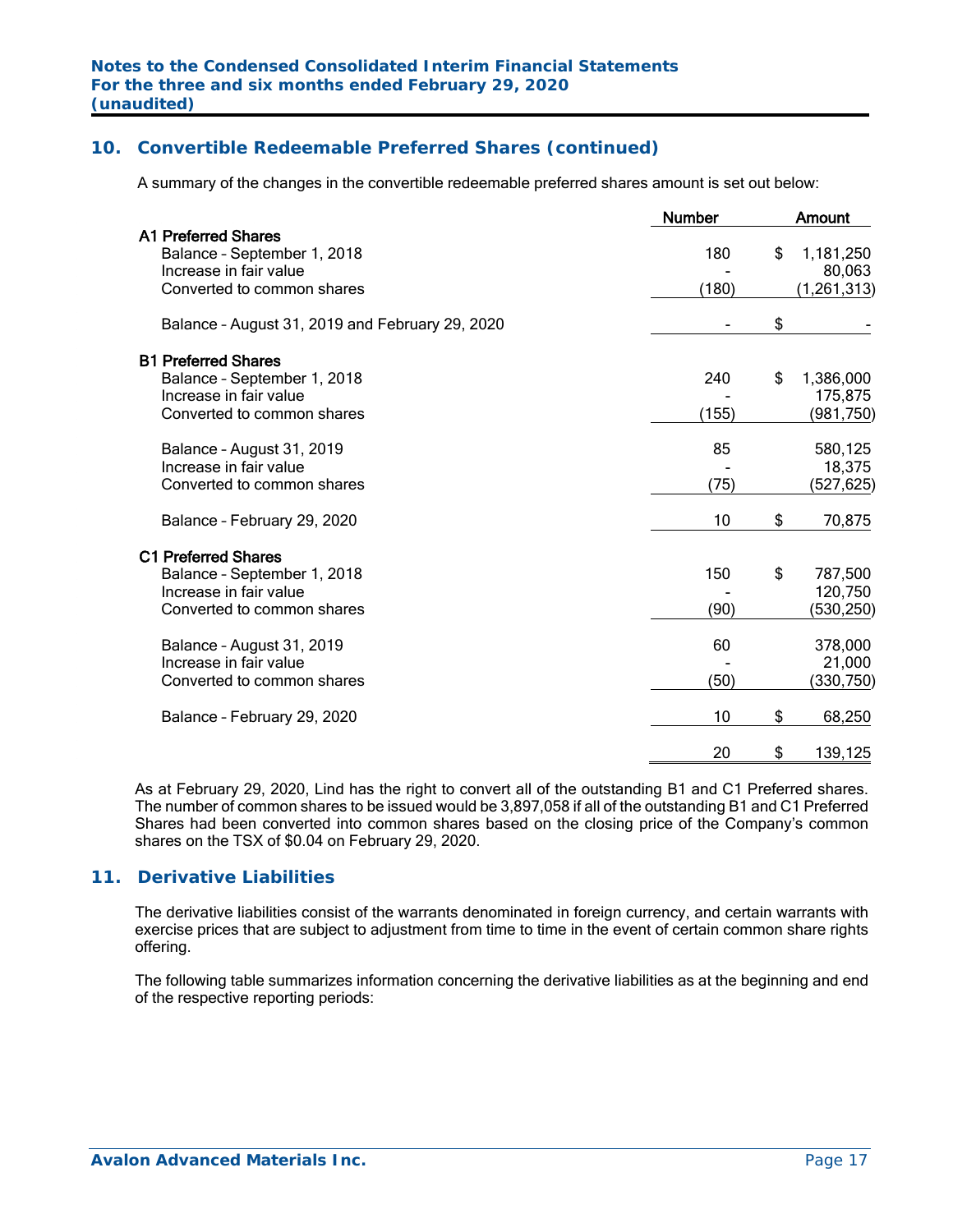# **11. Derivative Liabilities (continued)**

|                                                                                                                                | <b>Number</b><br>of Warrants | Amount                               |
|--------------------------------------------------------------------------------------------------------------------------------|------------------------------|--------------------------------------|
| Warrants denominated in foreign currency<br>Balance - September 1, 2018<br>Decrease in fair value                              | 6,466,513                    | \$<br>54<br>(53)                     |
| Balance - August 31, 2019 and February 29, 2020                                                                                | 6,466,513                    | \$                                   |
| Other warrants subject to potential price adjustment<br>Balance - September 1, 2018<br><b>Issued</b><br>Decrease in fair value | 16,900,000<br>4,575,000      | \$<br>109,767<br>44,199<br>(126,898) |
| Balance - August 31, 2019<br>Decrease in fair value                                                                            | 21,475,000                   | 27,068<br>(16, 198)                  |
| Balance - February 29, 2020                                                                                                    | 21,475,000                   | 10,870                               |
| Total derivative liabilities                                                                                                   |                              | 10,871                               |
|                                                                                                                                |                              |                                      |

### **12. Share Capital**

#### *a) Authorized*

The Company is presently authorized to issue an unlimited number of common shares without par value. The Company is also authorized to issue up to 25,000,000 preferred shares without par value, of which 950 have been issued and 20 are outstanding as at February 29, 2020.

#### *b) Warrants*

|  |                                     | <b>Number</b><br>of Warrants | Weighted<br>Average<br><b>Exercise Price</b> |       |  |  |
|--|-------------------------------------|------------------------------|----------------------------------------------|-------|--|--|
|  | Balance - September 1, 2018         | $6,580,000^{(1)}$            | \$                                           | 0.136 |  |  |
|  | Issued pursuant to equity offerings | 2,687,500                    |                                              | 0.120 |  |  |
|  | Exercised                           | (1,000,000)                  |                                              | 0.120 |  |  |
|  | Expired                             | (10,000)                     |                                              | 0.490 |  |  |
|  | Balance - August 31, 2019           | $8,257,500^{(1)}$            |                                              | 0.132 |  |  |
|  | Expired                             | (2,400,000)                  |                                              | 0.160 |  |  |
|  | Balance - February 29, 2020         | $5,857,500^{(1)}$            | \$                                           | 0.120 |  |  |
|  |                                     |                              |                                              |       |  |  |

(1) Does not include the additional warrants as disclosed below.

The outstanding warrants have a weighted average remaining contract life of 0.5 years.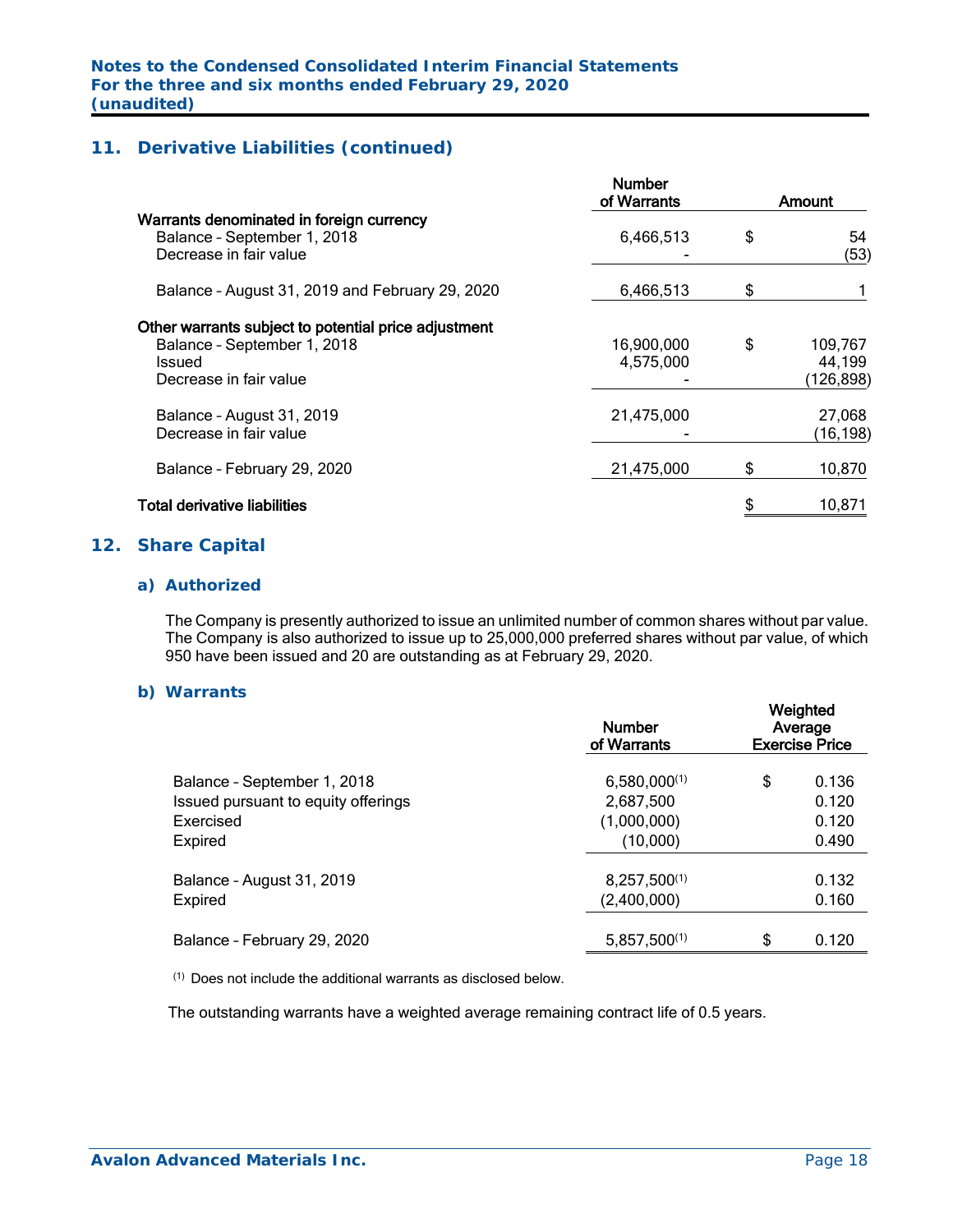#### **12. Share Capital (continued)**

The warrants reserve, included as a component of the consolidated statement of changes in equity, relates to equity settled instruments issued by the Company to various stakeholders.

The Company also has the following warrants outstanding as at February 29, 2020:

- i) 6,466,513 warrants with an adjusted exercise price of US\$0.5223 per share ("US\$ Warrants") and are exercisable until June 13, 2021. These warrants are subject to certain anti-dilution provisions, which may reduce the exercise price, with a floor of US\$0.5095 per share;
- ii) 6,900,000 A1 Warrants with an exercise price of \$0.23 per share and are exercisable until March 10, 2022;
- iii) 6,250,000 B1 Warrants with an exercise price of \$0.15 per share and are exercisable until January 15, 2023;
- iv) 3,750,000 C1 Warrants with an exercise price of \$0.125 per share and are exercisable until June 29, 2023; and
- v) 4,575,000 warrants with an exercise price of \$0.07 per share and are exercisable until November 30, 2021.

The Company is also required to issue 20,000 warrants to the Northwest Territory Métis Nation in two equal installments of 10,000 warrants upon the Nechalacho REE Project meeting certain milestones.

#### *c) Share Based Payments*

The shareholders have approved a Stock Option Plan (the "Plan") that provides for the issue of up to 10% of the number of issued and outstanding common shares of the Company to eligible employees, directors and service providers of the Company.

The Plan authorizes the granting of options to purchase common shares of the Company at a price equal to or greater than the closing price of the shares on either the trading day prior to the grant or the day of the grant. The options generally vest over a period of one to four years, and generally have a term of two to five years (but can have a maximum term of up to 10 years).

The following table reconciles the stock options outstanding at the beginning and end of the respective reporting periods:

| \$<br>0.26<br>11,345,000<br>Balance - September 1, 2018<br>0.10<br>3,020,000<br>Granted<br>0.10<br>(200,000)<br>Exercised<br>(3,875,000)<br>0.43<br>Expired<br>(893,750)<br>Forfeited<br>0.17<br>0.16<br>9,396,250<br>Balance - August 31, 2019<br>965,000<br>0.08<br>Granted<br>(1,826,250)<br>0.24<br>Expired<br>0.13<br>8,535,000<br>Balance - February 29, 2020 | <b>Number</b><br>of Options | Weighted<br>Average<br><b>Exercise Price</b> |  |  |  |  |
|---------------------------------------------------------------------------------------------------------------------------------------------------------------------------------------------------------------------------------------------------------------------------------------------------------------------------------------------------------------------|-----------------------------|----------------------------------------------|--|--|--|--|
|                                                                                                                                                                                                                                                                                                                                                                     |                             |                                              |  |  |  |  |
|                                                                                                                                                                                                                                                                                                                                                                     |                             |                                              |  |  |  |  |
|                                                                                                                                                                                                                                                                                                                                                                     |                             |                                              |  |  |  |  |
|                                                                                                                                                                                                                                                                                                                                                                     |                             |                                              |  |  |  |  |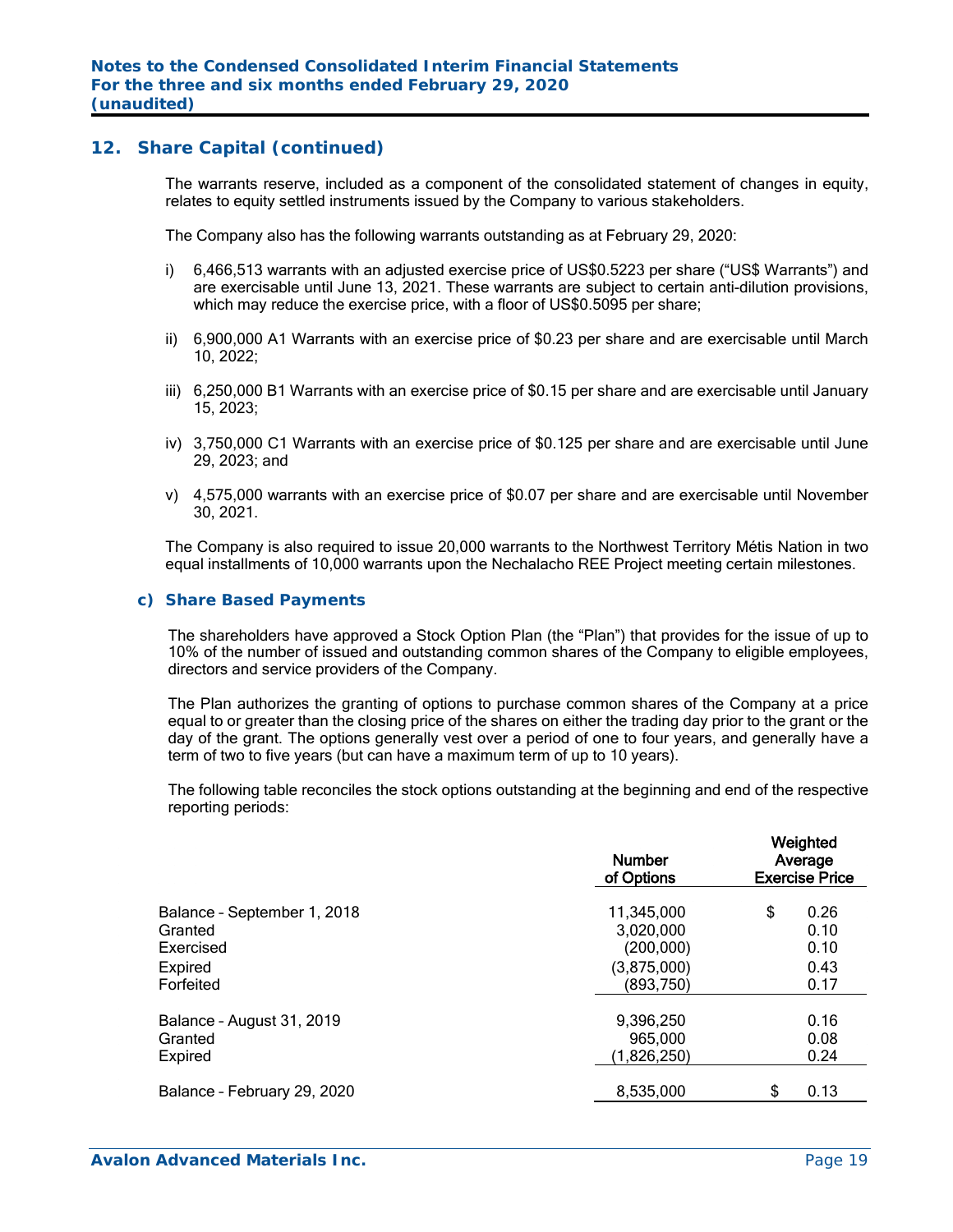### **12. Share Capital (continued)**

As at February 29, 2020, there were 5,061,250 options vested (August 31, 2019 – 6,147,500) with an average exercise price of \$0.14 per share (August 31, 2019 - \$0.17), that were exercisable.

The share based payments reserve, included as a component of the consolidated statement of changes in equity, relates to equity settled compensation options issued by the Company to its directors, officers, employees and consultants.

The estimated fair value of options earned during the Period was \$42,578 (February 28, 2019 - \$57,000), of which \$186 (February 28, 2019 - \$2,409) was capitalized to property, plant and equipment, \$4,004 (February 28, 2019 - \$9,313) was capitalized as exploration and evaluation assets, \$1,455 (February 28, 2019 - \$Nil) was charged to operations as general exploration expenses with the balance of \$36,933 (February 28, 2019 - \$45,278) charged to operations as share based compensation expense.

The fair value of each option granted is estimated at the time of grant using the Black-Scholes optionpricing model. The Black-Scholes option-pricing model requires the input of subjective assumptions, including expected life of the option award, share price volatility and other assumptions. The expected life of options granted is derived from historical data on employee exercises and post-vesting employment termination behavior. Expected volatility is based on the historic volatility of the Company's shares. These assumptions involve inherent uncertainties and the application of management judgment. In addition, the Company is required to estimate the expected forfeiture rate and only recognize expense for those options expected to vest.

The weighted average assumptions for grants during the Period and the year ended August 31, 2019 are as follows:

|                                                     | February 29,<br>2020 | August 31,<br>2019 |
|-----------------------------------------------------|----------------------|--------------------|
| Exercise price                                      | \$0.08               | \$0.10             |
| Closing market price on day preceding date of grant | \$0.05               | \$0.08             |
| Risk-free interest rate                             | 1.44%                | 1.80%              |
| Expected life (years)                               | 3.1                  | 3.3                |
| <b>Expected volatility</b>                          | 84%                  | 63%                |
| Expected dividend yield                             | Nil                  | Nil                |
| Grant date fair value                               | \$0.02               | \$0.03             |
| Forfeiture rate                                     | 15%                  | 15%                |

The following table summarizes information concerning outstanding and exercisable options as at February 29, 2020:

|                             | <b>Weighted Average</b><br>Remaining |                    |                         |
|-----------------------------|--------------------------------------|--------------------|-------------------------|
| <b>Exercise Price Range</b> | Outstanding                          | <b>Exercisable</b> | <b>Contractual Life</b> |
| $$0.25 - $0.30$             | 610,000                              | 533,750            | 0.8 years               |
| $$0.20 - $0.24$             | 240,000                              | 217,500            | 0.8 years               |
| $$0.15 - $0.19$             | 980,000                              | 657.500            | 1.9 years               |
| $$0.11 - $0.14$             | 3,660,000                            | 2,580,000          | 1.7 years               |
| $$0.08 - $0.10$             | 3,045,000                            | 1,072,500          | 2.7 years               |
|                             | 8,535,000                            | 5,061,250          |                         |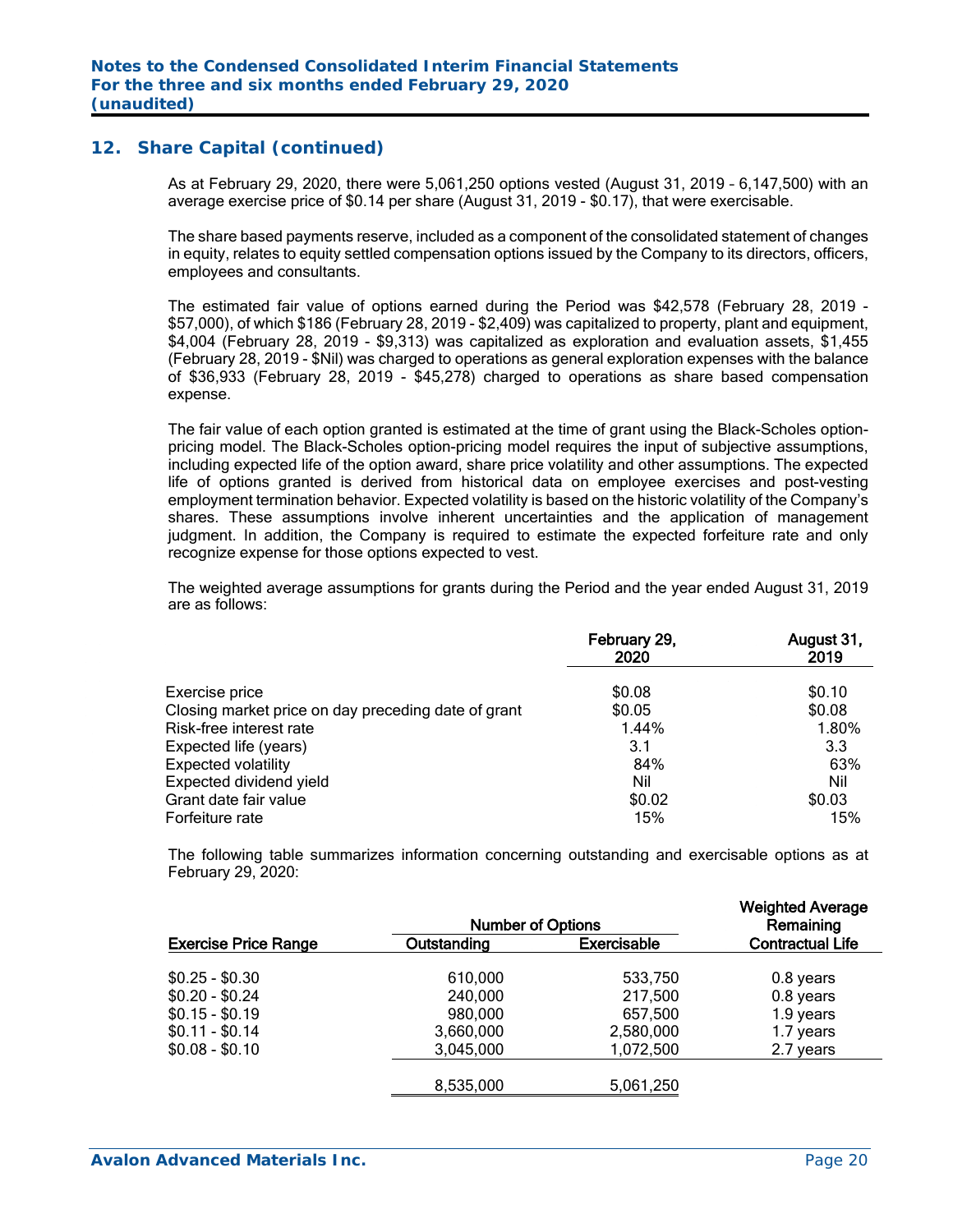## **12. Share Capital (continued)**

#### *d) Brokers' Compensation Warrants*

The following table summarizes information concerning outstanding brokers' compensation warrants as at the beginning and end of the respective reporting periods:

|                             | Number of<br>Compensation<br><b>Warrants</b> | Weighted<br>Average<br><b>Exercise Price</b> |                |  |  |
|-----------------------------|----------------------------------------------|----------------------------------------------|----------------|--|--|
| Balance - September 1, 2018 | 1,232,727                                    | \$                                           | 0.17           |  |  |
| Expired                     | (812, 727)                                   |                                              | 0.18           |  |  |
| Balance - August 31, 2019   | 420,000                                      |                                              | 0.15           |  |  |
| Expired                     | (420,000)                                    |                                              | 0.15           |  |  |
| Balance - February 29, 2020 | $\blacksquare$                               | \$                                           | $\blacksquare$ |  |  |

The brokers' compensation warrants reserve, included as a component of the consolidated statement of changes in equity, relates to equity settled compensation instruments issued by the Company to external service providers.

## **13. Corporate and Administrative Expenses**

Corporate and administrative expenses for the three months and six months ended February 29, 2020 and February 28, 2019 consist of the following:

|                                      | <b>Three Months Ended</b> |                      |    |                      | <b>Six Months Ended</b> |                      |    |                      |
|--------------------------------------|---------------------------|----------------------|----|----------------------|-------------------------|----------------------|----|----------------------|
|                                      |                           | February 29,<br>2020 |    | February 28,<br>2019 |                         | February 29,<br>2020 |    | February 28,<br>2019 |
| Salaries and benefits $(1)$          | \$                        | 293,746              | \$ | 353,369              | \$                      | 650,334              | \$ | 701,254              |
| Directors' fees                      |                           | 5,000                |    | 17,950               |                         | 10,000               |    | 39,500               |
| Consulting and professional fees     |                           | 105,014              |    | 31,517               |                         | 184,741              |    | 164,973              |
| Office, insurance and other expenses |                           | 56,067               |    | 41,999               |                         | 129,998              |    | 85,382               |
| Occupancy                            |                           |                      |    | 80,026               |                         |                      |    | 159,625              |
| Shareholders' communications and     |                           |                      |    |                      |                         |                      |    |                      |
| filing fees                          |                           | 68,166               |    | 65,334               |                         | 110,375              |    | 108,408              |
| Travel and related costs             |                           | 28,036               |    | 9,893                |                         | 50,558               |    | 21,733               |
|                                      | S                         | 556,029              |    | 600,088              | \$                      | 1,136,006            | S  | 1,280,875            |

 $<sup>(1)</sup>$  These figures do not include share based compensation. Employees' salaries and benefits including share</sup> based compensation expensed for the quarter ended February 29, 2020 and for the Period totaled \$307,223 (February 28, 2019 - \$372,177) and \$675,807 (February 28, 2019 – \$734,101), respectively.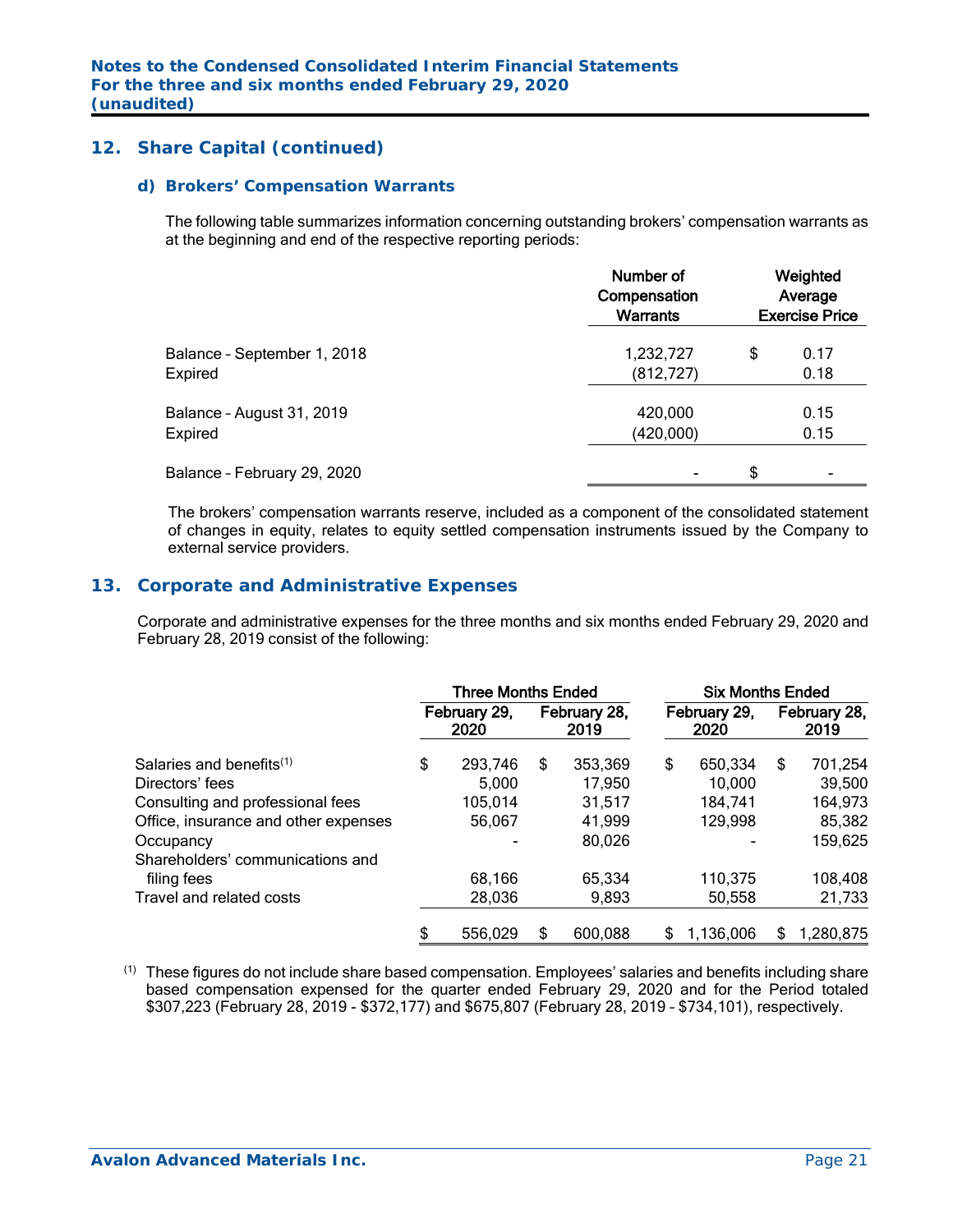#### **14. Related Party Disclosures**

Balances and transactions between the Company and its subsidiaries have been eliminated on consolidation and are not disclosed in this note. Details of the transactions between the Company and other related parties are disclosed below:

#### *a) Trading transactions*

There have been no material trading transactions with related parties during each of the six months ended February 29, 2020 and February 28, 2019, other than the participation by Mr. Donald Bubar, Director, President and CEO in the November 2018 private placement, whereby Mr. Bubar subscribed for 1,000,000 Units at \$0.07 per Unit. Each unit was comprised of one common share and one half of one common share purchase warrant. Each whole warrant entitles the holder to acquire one common share at a price of \$0.12 until November 1, 2020.

#### *b) Compensation of key management personnel*

The remuneration of directors and other members of the Company's senior management team during each of the three and six months ended February 29, 2020 and February 28, 2019 are as follows:

|                                                           | <b>Three Months Ended</b> |                      |  |                      | <b>Six Months Ended</b> |                      |  |                      |
|-----------------------------------------------------------|---------------------------|----------------------|--|----------------------|-------------------------|----------------------|--|----------------------|
|                                                           |                           | February 29,<br>2020 |  | February 28,<br>2019 |                         | February 29,<br>2020 |  | February 28,<br>2019 |
| Salaries, benefits and directors' fees <sup>(1)</sup> $\$ |                           | 292,989              |  | 376,042              | S                       | 655,041              |  | 810,130              |
| Share based compensation <sup>(2)</sup>                   |                           | 16,328               |  | 40,010               |                         | 32,234               |  | 61,342               |
|                                                           |                           | 309.317              |  | 416.052              |                         | 687.275              |  | 871,472              |

- (1) Salaries and benefits of key management personnel capitalized to exploration and evaluation assets and PPE for the quarter ended February 29, 2020 and for the Period totaled \$62,379 (February 28, 2019 - \$92,383) and \$143,537 (February 28, 2019 - \$205,885), respectively.
- $(2)$  Fair value of stock options earned and recognized as share based compensation during the respective reporting period.

Unpaid directors' fees and salaries included in accrued liabilities and owing to the directors and members of the Company's senior management team totaled \$279,633 as at February 29, 2020 (August 31, 2019 - \$566,685).

# **15. Financial Instruments**

IFRS 7 establishes a fair value hierarchy that reflects the significance of inputs used in making fair value measurements as follows:

- Level 1 guoted prices in active markets for identical assets or liabilities;
- Level 2 inputs other than quoted prices included in Level 1 that are observable for the asset or liability, either directly (i.e. as prices) or indirectly (i.e. from derived prices); and
- Level 3 inputs for the asset or liability that are not based upon observable market data.

Assets are classified in their entirety based on the lowest level of input that is significant to the fair value measurement. The fair values of the Company's warrants denominated in a currency that is not the functional currency of the Company and the warrants with exercise prices that are subject to adjustment from time to time are based on Level 2 inputs that are observable for the liability such as interest rate, dividend yield and historical volatility. The fair value of the Convertible Note Payable is based on Level 3 inputs including the applicable face value of the Note. The Company has the right to buy back the Note at any time for the outstanding face value, as such the fair value of the Note is the outstanding face value of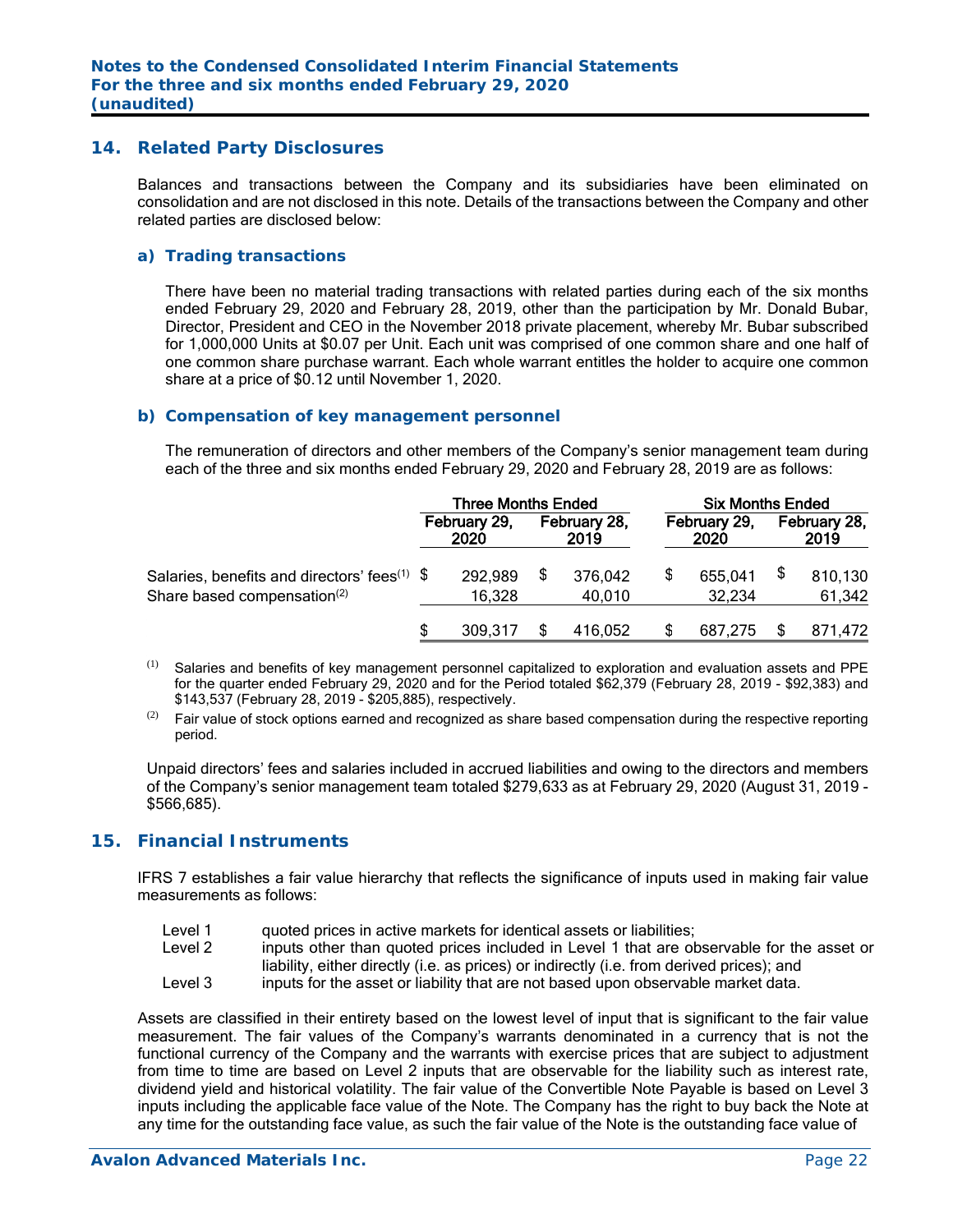# **15. Financial Instruments (continued)**

the Note. The fair values of the Company's A1, B1 and C1 Preferred Shares are based on Level 3 inputs, including applicable redemption amounts and redemption premiums. The Company has the right to redeem the A1, B1 and C1 Preferred Shares at any time and therefore the fair value of the A1, B1 and C1 Preferred Shares is the amount the Company has to pay to redeem the A1, B1 and C1 Preferred Shares, which is the redemption amount as specified in the purchase agreements plus 5% redemption premium.

### *Fair Values*

Except as disclosed elsewhere in these consolidated financial statements, the carrying amounts for the Company's financial instruments approximate their fair values because of the short-term nature of these items.

The Company's risk exposures and the impact on the Company's financial instruments are summarized below:

#### *Credit risk*

The Company is not exposed to any significant credit risk as at February 29, 2020. The Company's cash and cash equivalents are either on deposit with two major Canadian Chartered banking groups in Canada or invested in bankers' acceptance notes or guaranteed investment certificates issued by a major Canadian Chartered banking group. The Company's receivables primarily consist of Goods and Services Tax/Harmonized Sales Tax receivable, government grants, refundable security deposits with various federal and provincial governments, and a receivable of \$23,678 from the third party with which the Company had entered into the Sale and Purchase Agreement with. The Company's receivables are not subject to significant credit risk, other the amount receivable from this third party. The Company does not anticipate any significant collection issue from this third party.

#### *Liquidity risk*

Liquidity risk is the risk that an entity will not be able to meet its financial obligations as they come due. The Company has in place a planning and budgeting process to assist in determining the funds that are required to support the Company's normal operating requirements on an on-going basis and its plans for exploration and development expenditures. The Company ensures that there are sufficient funds to meet its short-term requirements, taking into account its anticipated cash flows from operations and its holdings of cash and cash equivalents.

As at February 29, 2020, the Company has current assets of \$2,153,112 and current liabilities of \$943,960. As disclosed in Note 10, the holder of the B1 and C1 Preferred Shares is entitled to demand repayment of the applicable redemption value per share in cash (which totaled \$132,500 as at February 29, 2020) upon the occurrence of certain Redemption Events. No redemption event has occurred since the issuances of the B1 and C1 Preferred Shares. The Company's working capital as at February 29, 2020 was \$1,209,152.

Repayments due by period as of February 29, 2020:

|                                                                                             | Within<br>1 Year                | 1-3<br>Years         | $4 - 5$<br>Years     | Over<br>5 Years |      | Total                          |
|---------------------------------------------------------------------------------------------|---------------------------------|----------------------|----------------------|-----------------|------|--------------------------------|
| Accounts payable and accrued liabilities \$<br>Lease obligation<br>Convertible note payable | 715,484 \$<br>213,847<br>58,333 | - \$<br>446,255<br>۰ | - \$<br>412,920<br>- |                 | - \$ | 715,484<br>1,073,022<br>58,333 |
|                                                                                             | 987,664 \$                      | 446,255 \$           | 412,920 \$           |                 |      | $-$ \$ 1,846,839               |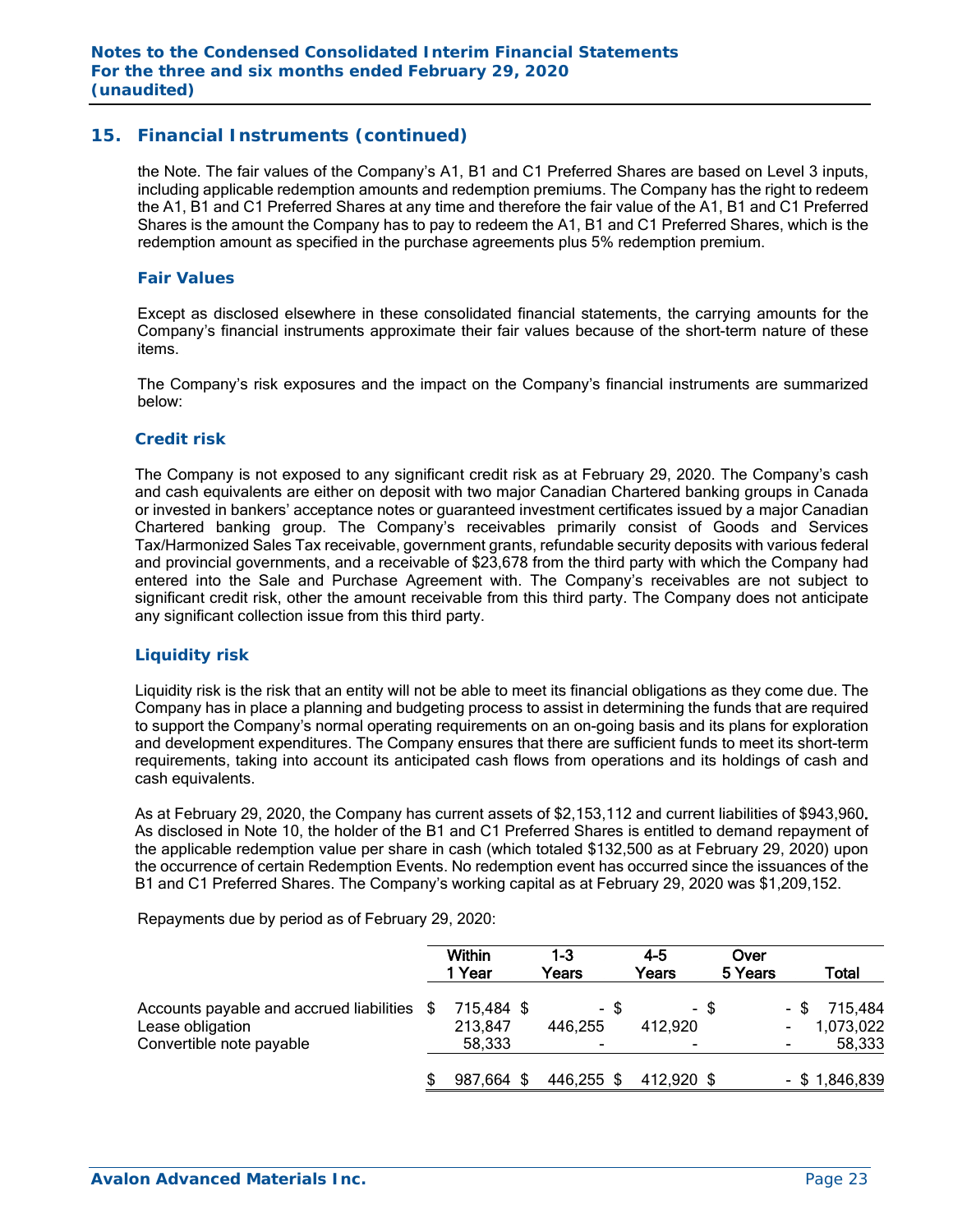# **15. Financial Instruments (continued)**

#### *Market risk*

i) Interest rate risk

The Company has cash and cash equivalents balances and it has no interest-bearing debt. The Company's current policy is to invest its excess cash in highly liquid money market investments such as bankers' acceptance notes, treasury bills and GICs. These short term money market investments are subject to interest rate fluctuations.

ii) Foreign currency risk

The Company's functional currency is the Canadian dollar. The majority of the Company's purchases are transacted in Canadian dollars. Other than the US\$ Warrants as disclosed in Note 12b, the Company had no other significant financial assets or financial liabilities denominated in foreign currencies as at February 29, 2020.

iii) Price risk

The prices of metals and minerals fluctuate widely and are affected by many factors outside of the Company's control. The prices of metals and minerals and future expectation of such prices have a significant impact on the market sentiment for investment in mining and mineral exploration companies. This in turn may impact the Company's ability to raise equity financing for its long term working capital requirements.

#### *Sensitivity analysis*

Considering the Company's budget expenditures for the balance of fiscal 2020 and its current cash and cash equivalents of \$1,911,357, with other variables held constant, sensitivity to a plus or minus 25 basis points change in interest rates would not have any significant effect on the Company's net loss for the balance of fiscal 2020.

Other than the US\$ Warrants as disclosed in Note 12b, the Company had no other significant financial assets or financial liabilities denominated in foreign currencies as at February 29, 2020, and its anticipated on-going expenditures to be transacted in US dollars for the next six month period is approximately US\$80,000. If the Canadian dollar weakens (or strengthens) 5% against the US dollar with other variables held constant, it would not have any significant effect on the Company's expenditures over a six month period.